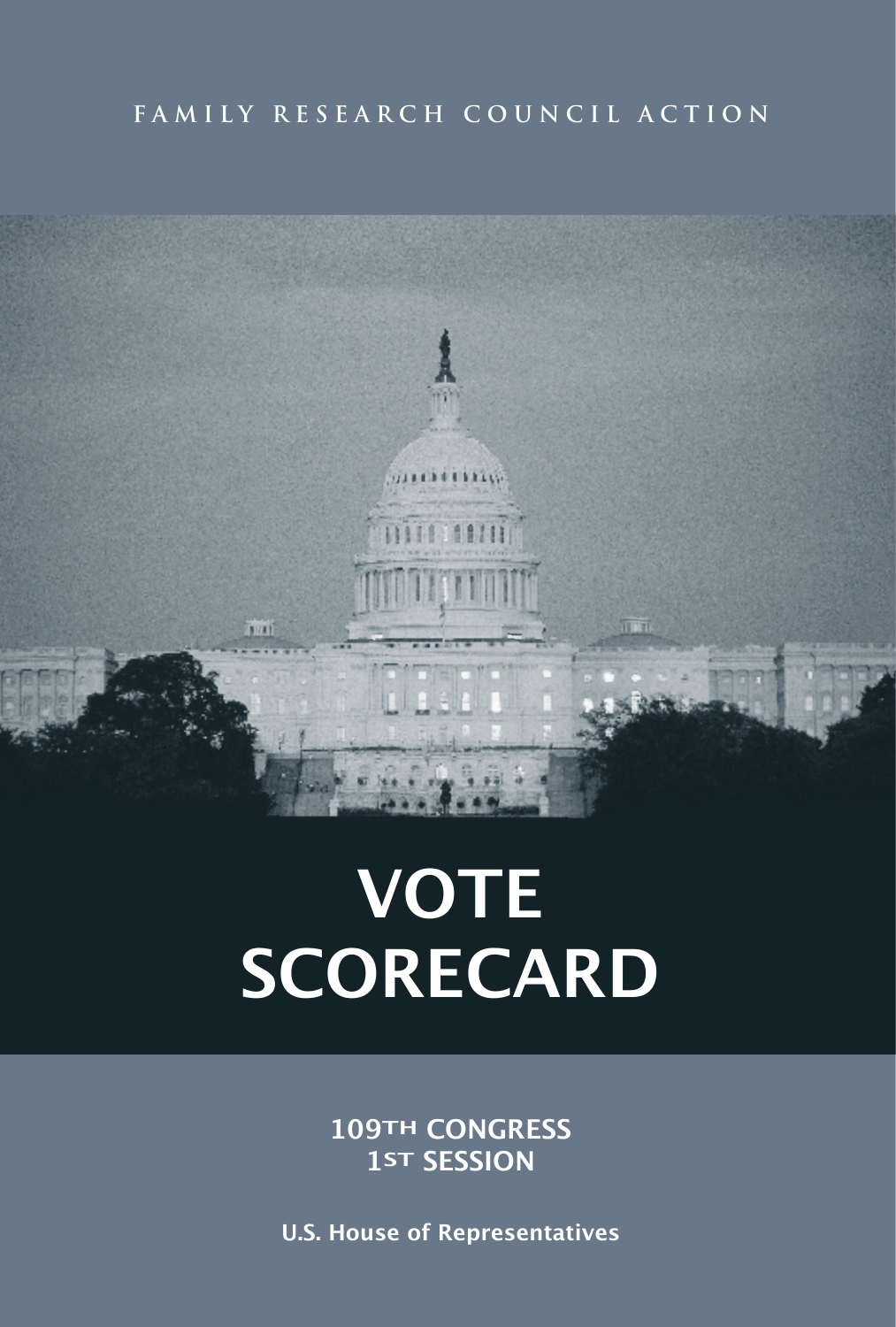Dear Voter and Friend of the Family:

Family Research Council presents our Vote Scorecard for the First Session of the 109<sup>th</sup> Congress. This Scorecard contains a compilation of significant votes representing a cross section of issues affecting the family. These recorded votes occurred in the U.S. House of Representatives during the First Session of the 109<sup>th</sup> Congress.

This scorecard shows how your elected officials voted on some of the critical issues involving the family. It is important to remember, however, that the votes you see here are only a few of the hundreds of recorded votes Members of Congress took in 2005. We have singled out for inclusion the most clear-cut, pro-family votes that came before Congress.

The election of 2004 was touted by the media as the election that the "values voter" won. President George W. Bush was returned to the White House and pro-family candidates helped increase the Republican majority in both chambers of Congress. The House recognized the renewed importance of Congress' role in protecting the family by passing legislation that included increased fines for indecency, protections of parental rights in cases of minors crossing state lines for an abortion, elimination of the death tax, promotion of ethical stem cell research and an attempt to halt the court-ordered starvation of Theresa Marie Schiavo.

The hard fought victory of the 2004 election did not similarly translate into pro-family victories in the Senate. Bogged down by a debate over President Bush's judicial nominees and fearful of a smaller but more vocal minority in the Senate, the Senate majority failed to act on the many initiatives taken by the House. The Senate did act on a number of President Bush's judicial nominees, most notably Priscilla Owen, Janice Rogers Brown and William Pryor. In addition, the Senate attempted to save Theresa Marie Schiavo's life by voice vote. In neither chamber was any action taken to protect marriage.

Due to the lack of substantial pro-family votes in the Senate we forego scoring the Senate on this Scorecard. We will encourage the Senate next session to take up the issues it has ignored in this First Session.

The votes recorded here are only part of our effort to protect the family. Only through your help as informed and active constituents, working with us in contacting your Members of Congress on pro-family issues, can we truly make headway with the increased pro-family majority in Washington. There is no greater asset in the battle to preserve the American family than an involved citizenry. Thank you for joining us in our defense of the family. We can't do it without you. Please contact the Government Affairs office of Family Research Council for questions about the Scorecard.

**SEKINS** 

Tony Perkins Connie G. Mackey President Vice President of Government Affairs

**Vote Scorecard 109th Congress: U.S. House of Representatives** 

© 2005 by the Family Research Council, All rights reserved.

FAMILY RESEARCH COUNCIL Tony Perkins, President 801 G Street, NW Washington, D.C. 20001 (202) 393-2100

Printed in the United States of America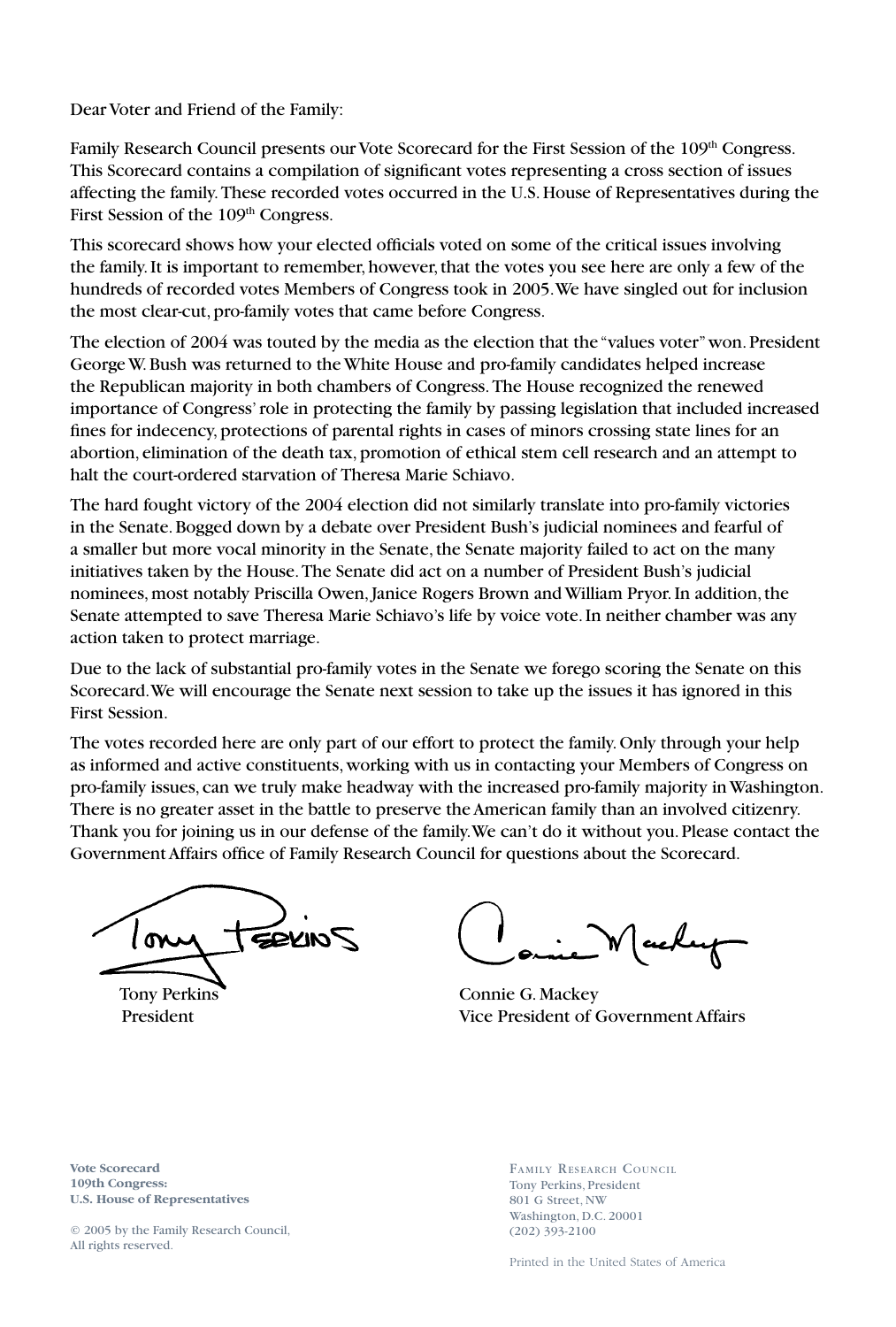# **1 – Repeal of Faith-Based Provisions in Job Training Improvement Act**

Offered by Rep. Bobby Scott (VA-D), this amendment (H.AMDT. 14) to the Job Training Improvement Act (H.R. 27) sought to strike the provision protecting the rights of faith-based organizations who participate in Workforce Investment Act programs to take religion into account in their hiring practices.

# **(Failed 03/02/2005, 186 ayes to 239 noes, Roll Call No. 46) FRC Opposed this Amendment.**

# **2 - Terri Schiavo Protection Bill**

Sponsored by Senator Bill Frist (TN-R), S. 686 granted jurisdiction to the U.S. District Court for the Middle District of Florida to hear a suit on behalf of Theresa Marie Schiavo for alleged violations of her rights, and granted standing to the parents of Ms. Schiavo to bring a suit under this Act. S. 686 passed in the Senate by voice vote, then passed in the House by roll call vote and was signed into law by President Bush on March 21, 2005. However, the U.S. District Court reviewed the case on March 22 and decided not to proceed with the suit. In violation of her due process rights, the State court order of March 18 to withdraw Ms. Schiavo's feeding tube was upheld. Ms. Schiavo died on March 31, 2005.

**(Passed 03/21/2005, 203 yeas to 58 noes, Roll Call No. 90) FRC Supported this Bill.** 

#### **3 - Death Tax Repeal Permanency Act**

Introduced by Rep. Kenny Holshof (MO-R), this bill (H.R. 8) made repeal of the estate tax permanent. **(Passed 04/13/2005, 272 ayes to 162 noes, Roll Call No. 102) FRC Supported this Bill.**

# **4 - Child Interstate Abortion Notification Act**

Sponsored by Rep. Ileana Ros-Lehtinen (FL-R), this bill (H.R. 748) prohibits transporting a minor across a state line to obtain an abortion without parental knowledge in a state that requires parental involvement in a minor's abortion decision. Makes an exception if the abortion was necessary to save the life of the minor.

## **(Passed 04/27/2005, 270 ayes to 157 noes, Roll Call No. 144) FRC Supported this Bill.**

# **5 - Reduce Funding for the National Endowment for the Arts**

Offered by Rep. Joel Hefley (CO-R), this amendment (H.AMDT. 171) to the Interior, Environment, and Related Agencies Appropriations Act, 2006 (H.R. 2361) sought to reduce funding for the National Endowment for the Arts by \$15 million.

**(Failed 05/19/2005, 109 ayes to 311 noes, Roll Call No. 191) FRC Supported this Amendment.** 

# **6 - Stem Cell Research Enhancement Act**

Sponsored by Rep. Michael Castle (R-DE), H.R. 810 sought to overturn President Bush's policy on funding human embryonic stem cell research by authorizing the National Institutes of Health to fund stem cell research that requires the destruction of human embryos.

# **(Passed 05/24/2005, 238 yeas to 194 nays, Roll Call No. 204) FRC Opposed this Bill.**

# **7 - Require Military Hospitals to Perform Abortions**

Offered by Rep. Susan Davis (CA-D), this amendment (H.AMDT. 209) to the National Defense Authorization Act, 2006 (H.R. 1815) sought to require U.S. military facilities overseas to offer abortions for military personnel and their families. This amendment would require taxpayers to pay for the use of military facilities and personnel to perform abortions.

# **(Failed 05/25/2005, 194 ayes to 233 noes, Roll Call No. 216) FRC Opposed this Amendment.**

# **8 - Protection of Display of 10 Commandments**

Rep. John Hostettler (IN-R) offered an amendment (H.AMDT. 278) to the Science, State, Justice, and Commerce Appropriations Act, 2006 (H.R. 2862) prohibiting the use of funds to enforce the judgement of the United States District Court for the Southern District of Indiana in the case of *Russelburg v. Gibson County*, decided January 31, 2005, which prohibited the display of a monument of the Ten Commandments on the lawn of the Gibson County Courthouse.

# **(Passed 06/15/2005, 242 ayes to 182 noes, Roll Call No. 257) FRC Supported this Amendment.**

# **9 - Funding United Nations Population Fund (UNFPA) and Coercive Abortion**

Rep. Carolyn Maloney (NY-D) offered an amendment (H.AMDT. 293) to the Science, State, Justice, and Commerce Appropriations Act, 2006 (H.R. 2862) that sought to prevent funds from being used to enforce a provision of U.S. law, known as Kemp-Kasten, that prohibits funding organizations that promote or facilitate coercive abortion programs. This amendment would have funded UNFPA despite its support for China's one-child policy that relies on coercive abortions.

# **(Failed 06/16/2005, 192 ayes to 233 noes, Roll Call No. 266) FRC Opposed this Amendment.**

# **10 - Henry J. Hyde United Nations Reform Act of 2005**

Sponsored by Rep. Henry Hyde (IL-R), H.R. 2745 would reform the United Nations, making it U.S. policy to redirect contributions to the UN reform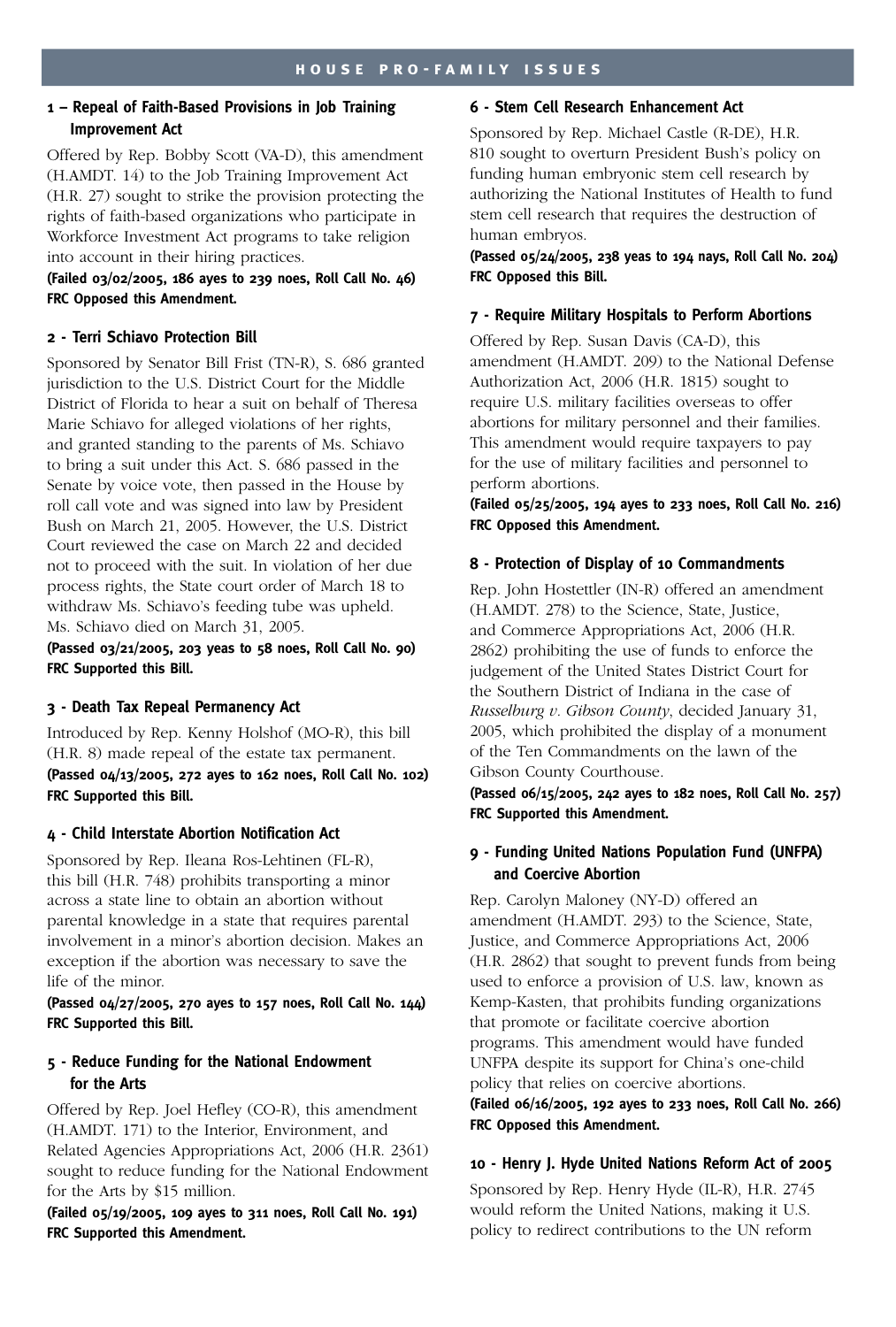#### **h o u s e p r o - f a m i ly i s s u e s**

budgetary process of 18 programs and making the budget process accountable. The bill enacts at least 32 of 39 suggested reforms, or the UN risks losing up to 50 percent of the United States' contribution to their budget.

**(Passed 06/17/2005, 221 ayes to 184 noes, Roll Call No. 282) FRC Supported this Bill.** 

# **11 - Constitutional Amendment to Prohibit Flag Desecration**

Sponsored by Duke Cunningham (CA-R), H.J. Res. 10 amends the Constitution of the United States authorizing the Congress to prohibit the physical desecration of the U.S. flag.

**(Passed 06/22/2005, 286 yeas to 130 nays, Roll Call No. 296) FRC Supported this Bill.**

# **12 - Prevents Enforcement of Kelo Eminent Domain Ruling**

Rep. Scott Garrett (NJ-R) offered an amendment (H.AMDT. 427) to the Transportation, Treasury, HUD, Judiciary, the District of Columbia Appropriations Act, 2006 (H.R. 3058) prohibiting the use of funds to enforce the judgment of the U.S. Supreme Court in the case of *Kelo v. New London*. The ruling decided on June 23, 2005 nullified private property protections in the  $5<sup>th</sup>$  Amendment by allowing private property to be seized by a government for economic development. This amendment prohibits federal funds from being used by local governments to take private property for economic development. **(Passed 06/30/2005, 231 ayes to 189 noes, Roll Call No. 350) FRC Supported this Amendment.**

## **13 - Federal Hate Crimes Amendment**

Offered by Rep. John Conyers (MI-D), this amendment (H.AMDT. 544) to the Child Safety Act, 2005 (H.R.3132) would establish federal "hate crimes" for certain violent acts based on the actual or perceived race, religion, disability, gender identity or sexual orientation of any person.

**(Passed 09/14/2005, 223 ayes to 199 noes, Roll Call No. 469) FRC Opposed this Amendment.** 

#### **h o u s e v o t e s**

| П              | Alabama             |                         |   |                |                |                          |                |                   |                | 1 2 3 4 5 6 7 8 9 10 11 12 13 |           |                                    |              | <b>Score</b> |
|----------------|---------------------|-------------------------|---|----------------|----------------|--------------------------|----------------|-------------------|----------------|-------------------------------|-----------|------------------------------------|--------------|--------------|
| $\mathbf{1}$   | Jo Bonner (R)       |                         |   |                |                |                          |                |                   |                | + + + + + + + + + + NV +      |           |                                    |              | 92%          |
| $\overline{2}$ | Terry Everett (R)   | $+ NV + + + + + + +$    |   |                |                |                          |                |                   |                | $\ddot{}$                     |           | $+ NV$                             | $\ddot{}$    | 92%          |
| 3              | Michael Rogers (R)  | $+ + + - + + + +$       |   |                |                |                          |                |                   |                | $\ddot{}$                     | $+$       | <b>NV</b>                          | $\ddot{}$    | 85%          |
| 4              | Robert Aderholt (R) |                         |   | $\overline{+}$ |                |                          |                | $- + + + + +$     |                | $\ddot{}$                     | $\ddot{}$ | $\ddot{}$                          | $\ddot{}$    | 92%          |
| 5<br>6         | Robert Cramer (D)   | $+ + + + +$             |   |                |                |                          |                | $- + -$           |                |                               | $+$       | <b>NV</b>                          |              | 46%          |
|                | Spencer Bachus (R)  | + + + + + + + +         |   |                |                |                          | $\sim$         |                   | $\overline{a}$ | $+$                           | ÷,        | $+ NV$<br>$\overline{\phantom{a}}$ | $\ddot{}$    | 92%<br>8%    |
| $\overline{7}$ | Artur Davis (D)     | $- NV - + - -$          |   |                |                |                          |                |                   |                |                               |           |                                    |              |              |
| ш              | Alaska              |                         |   |                |                |                          |                |                   |                | 1 2 3 4 5 6 7 8 9 10 11 12 13 |           |                                    |              | <b>Score</b> |
|                | Don Young (R)       |                         |   |                |                |                          |                |                   |                | $+ N V + + + + + + + + + +$   |           |                                    | $\ddot{}$    | 92%          |
| п              | Arizona             |                         |   |                |                |                          |                |                   |                | 1 2 3 4 5 6 7 8 9 10 11 12 13 |           |                                    |              | Score        |
| $\mathbf{1}$   | Rick Renzi (R)      |                         |   |                |                |                          |                |                   |                | + + + + - + + + + +           | $\ddot{}$ | $\ddot{}$                          | $\ddot{}$    | 92%          |
| $\overline{2}$ | Trent Franks (R)    | + + + + + + + + +       |   |                |                |                          |                |                   |                | $+$                           | $\ddot{}$ | $\ddot{}$                          | $\ddot{}$    | 100%         |
| 3              | John Shadegg (R)    | $+ NV +$                |   | $+ + + + +$    |                |                          |                |                   | $\overline{+}$ | $\ddot{}$                     |           | $+$                                | $\ddot{}$    | 92%          |
| 4              | Ed Pastor (D)       | $- NV -$                |   |                | $\overline{a}$ |                          |                |                   |                |                               |           |                                    |              | $0\%$        |
| 5              | J.D. Hayworth (R)   | + + + + + + + +         |   |                |                |                          |                |                   |                | $\ddot{}$                     | $\ddot{}$ | $\ddot{}$                          | $\ddot{}$    | 100%         |
| 6              | Jeff Flake (R)      | $+ NV + + + + + + +$    |   |                |                |                          |                |                   |                | $\ddot{}$                     | Ĭ.        | $\ddot{}$                          | $\ddot{}$    | 92%          |
| 7              | Raul Grijalva (D)   | $- NV -$                |   |                |                | $\sim$                   | $\sim$ $-$     |                   | $\sim$         |                               |           |                                    |              | $0\%$        |
| 8              | Jim Kolbe (R)       | $+ NV + + - - - - -$    |   |                |                |                          |                |                   |                | $\ddot{}$                     |           |                                    |              | 33%          |
| П              | <b>Arkansas</b>     |                         |   |                |                |                          |                |                   |                | 1 2 3 4 5 6 7 8 9 10 11 12 13 |           |                                    |              | <b>Score</b> |
| $\mathbf{1}$   | Marion Berry (D)    |                         |   |                |                |                          |                |                   |                | $+ + + - - + + + -$           | $+ +$     |                                    | $\ddot{}$    | 69%          |
| $\overline{2}$ | Vic Snyder (D)      |                         |   |                |                |                          |                |                   |                |                               |           |                                    |              | 15%          |
| 3              | John Boozman (R)    |                         |   | $+$            |                |                          |                | $- + + + + +$     |                | $\ddot{}$                     | $\ddot{}$ | $+$                                | $\ddot{}$    | 92%          |
| 4              | Mike Ross (D)       |                         |   |                |                |                          |                | $+ + + - - + + +$ |                | $- + NV$                      |           |                                    |              | 54%          |
| п              | California          |                         |   |                |                |                          |                |                   |                | 1 2 3 4 5 6 7 8 9 10 11 12 13 |           |                                    |              | <b>Score</b> |
| $\mathbf{1}$   | Mike Thompson (D)   | $- NV -$                |   |                |                |                          |                | .                 |                |                               |           | $\overline{a}$                     | ÷.           | $0\%$        |
| $\overline{2}$ | Wally Herger (R)    | $+ NV + + - + + + +$    |   |                |                |                          |                |                   |                | $\ddot{}$                     | $\ddot{}$ | $\ddot{}$                          | $\ddot{}$    | 92%          |
| 3              | Dan Lungren (R)     | $+ N V + + + + + + - +$ |   |                |                |                          |                |                   |                | $\ddot{}$                     | $\ddot{}$ | $\ddot{}$                          | $\ddot{}$    | 92%          |
| 4              | John Doolittle (R)  | + + + + + + + +         |   |                |                |                          |                |                   |                | $\ddot{}$                     | $\ddot{}$ | $\ddot{}$                          | $+$          | 100%         |
| 5              | Robert Matsui (D)   | п                       | п | $\blacksquare$ | $\blacksquare$ | $\blacksquare$           | $\blacksquare$ |                   | I.             | T                             | I.        | T                                  | $\mathbf{I}$ | <b>NA</b>    |
| 5              | Doris Matsui (D)    |                         |   |                |                |                          |                |                   |                |                               |           |                                    |              | $0\%$        |
| 6              | Lynn Woolsey (D)    |                         |   |                |                |                          |                |                   | Ĭ.             |                               |           | $\ddot{}$                          |              | 8%           |
| $\overline{7}$ | George Miller (D)   | - NV -                  |   | $\blacksquare$ | $\frac{1}{2}$  | $\overline{\phantom{a}}$ | $\sim$         |                   | $\sim$ $\sim$  | $\blacksquare$                | ä,        | $\overline{a}$                     |              | $O\%$        |

| 8  | Nancy Pelosi (D)         |                         |  |                                                                                                 |                                                                                                                       |                | - NV - - - - - - - NV - - |                |                |           | $0\%$ |
|----|--------------------------|-------------------------|--|-------------------------------------------------------------------------------------------------|-----------------------------------------------------------------------------------------------------------------------|----------------|---------------------------|----------------|----------------|-----------|-------|
| 9  | Barbara Lee (D)          | $- N V - - - - - - - -$ |  |                                                                                                 |                                                                                                                       |                | $\sim$ $ \sim$ $ \sim$    |                |                |           | $0\%$ |
|    | 10 Ellen Tauscher (D)    |                         |  |                                                                                                 |                                                                                                                       |                | - NV - - - - - - - - - -  |                | $\ddot{}$      |           | 8%    |
| 11 | Richard Pombo (R)        |                         |  |                                                                                                 |                                                                                                                       |                | $+ NV + + + + + + + + +$  |                | $+$            | $\ddot{}$ | 100%  |
| 12 | Tom Lantos (D)           | - NV -                  |  | $ -$                                                                                            | $\sim$ 100 $\sim$ 100 $\sim$                                                                                          |                |                           | $\ddot{}$      |                |           | 8%    |
|    | 13 Fortney Stark (D)     | $- NV -$                |  | $\mathcal{L}^{\mathcal{A}}$ . The set of the $\mathcal{A}$                                      |                                                                                                                       |                | <b>NV</b>                 |                |                |           | $0\%$ |
|    | 14 Anna Eshoo (D)        | $NV -$                  |  |                                                                                                 | $\sim$ $\sim$ $\sim$                                                                                                  |                |                           |                |                |           | $0\%$ |
|    | 15 Michael Honda (D)     |                         |  |                                                                                                 |                                                                                                                       |                |                           |                |                |           | $0\%$ |
|    | 16 Zoe Lofgren (D)       | $- NV -$                |  |                                                                                                 | $\mathcal{L}^{\mathcal{A}}$ , $\mathcal{L}^{\mathcal{A}}$ , $\mathcal{L}^{\mathcal{A}}$ , $\mathcal{L}^{\mathcal{A}}$ |                | ä,                        | $\sim$ $ \sim$ |                |           | $0\%$ |
|    | 17 Sam Farr (D)          | $- NV + -$              |  | and a single                                                                                    |                                                                                                                       |                |                           | $\sim$         |                |           | 8%    |
|    | 18 Dennis Cardoza (D)    | $- NV + + - - - + -$    |  |                                                                                                 |                                                                                                                       |                |                           | $\ddot{}$      |                |           | 33%   |
|    | 19 George Radanovich (R) | $+ NV + + + + + + +$    |  |                                                                                                 |                                                                                                                       |                | $+$                       | $+$            | $\ddot{}$      | $\ddot{}$ | 100%  |
|    | 20 Jim Costa (D)         | $- NV + + - - - - -$    |  |                                                                                                 |                                                                                                                       |                | $\blacksquare$            | $\ddot{}$      | $\overline{a}$ |           | 25%   |
|    | 21 Devin Nunes (R)       | $+ NV + + + + + + -$    |  |                                                                                                 |                                                                                                                       |                |                           | $+ + +$        |                | $\ddot{}$ | 92%   |
|    | 22 William Thomas (R)    |                         |  |                                                                                                 |                                                                                                                       | $-+$           | $\ddot{}$                 | <b>NV</b>      |                | $\ddot{}$ | 50%   |
|    | 23 Lois Capps (D)        | $- NV -$                |  |                                                                                                 |                                                                                                                       |                |                           | $\ddot{}$      |                |           | 8%    |
|    | 24 Elton Gallegly (R)    | $+ NV + + + + + + +$    |  |                                                                                                 |                                                                                                                       |                | $+$                       | $+$            | $\ddot{}$      | $\ddot{}$ | 100%  |
|    | 25 Howard McKeon (R)     | $+ NV + + - - + + + +$  |  |                                                                                                 |                                                                                                                       |                | $+$                       | $\ddot{}$      | $\ddot{}$      | $\ddot{}$ | 83%   |
|    | 26 David Dreier (R)      |                         |  | $+ + - + + + +$                                                                                 |                                                                                                                       |                | $\ddot{}$                 |                | $\ddot{}$      | $\ddot{}$ | 77%   |
|    | 27 Brad Sherman (D)      | $- NV - -$              |  | <b>Service</b> State                                                                            |                                                                                                                       | $\mathbb{Z}^2$ |                           | $\ddot{}$      |                |           | 8%    |
|    | 28 Howard Berman (D)     | $- N V - - - - - -$     |  |                                                                                                 |                                                                                                                       |                |                           |                |                |           | $0\%$ |
|    | 29 Adam Schiff (D)       |                         |  |                                                                                                 | .                                                                                                                     |                |                           |                | <b>NV</b>      |           | $0\%$ |
|    | 30 Henry Waxman (D)      |                         |  |                                                                                                 |                                                                                                                       |                | <b>NV</b>                 |                |                |           | $0\%$ |
|    | 31 Xavier Becerra (D)    | $NV -$                  |  |                                                                                                 |                                                                                                                       |                |                           |                |                |           | $0\%$ |
|    | 32 Hilda Solis (D)       | N <sub>V</sub>          |  |                                                                                                 |                                                                                                                       |                | and a state of the        |                |                |           | $0\%$ |
|    | 33 Diane Watson (D)      | N <sub>V</sub>          |  | and a state                                                                                     |                                                                                                                       |                | $\sim 10$ $\sim$          |                |                |           | $0\%$ |
|    | 34 Lucille Roybal        |                         |  |                                                                                                 |                                                                                                                       |                |                           |                |                |           |       |
|    | Allard (D)               | $- NV -$                |  |                                                                                                 |                                                                                                                       |                | والوالو والوالوا والوالو  |                |                |           | $0\%$ |
|    | 35 Maxine Waters (D)     |                         |  | $\mathcal{L}^{\mathcal{A}}$ , and $\mathcal{L}^{\mathcal{A}}$ , and $\mathcal{L}^{\mathcal{A}}$ |                                                                                                                       |                | $\sim$                    |                | $\ddot{}$      |           | 8%    |
|    | 36 Jane Harman (D)       | $- NV - - NV -$         |  |                                                                                                 | $\sim$ $\sim$ $\sim$                                                                                                  |                |                           | $\ddot{}$      |                | <b>NV</b> | 8%    |
|    | 37 Juanita Millender-    |                         |  |                                                                                                 |                                                                                                                       |                |                           |                |                |           |       |
|    | McDonald (D)             | NVNV-                   |  | $-$ NVNVNV $ -$                                                                                 |                                                                                                                       |                | $NV -$                    |                |                |           | $0\%$ |
|    | 38 Grace Napolitano (D)  | NVNV -                  |  | .                                                                                               |                                                                                                                       |                | <b>Service</b>            |                |                |           | $0\%$ |
|    |                          |                         |  |                                                                                                 |                                                                                                                       |                |                           |                |                |           |       |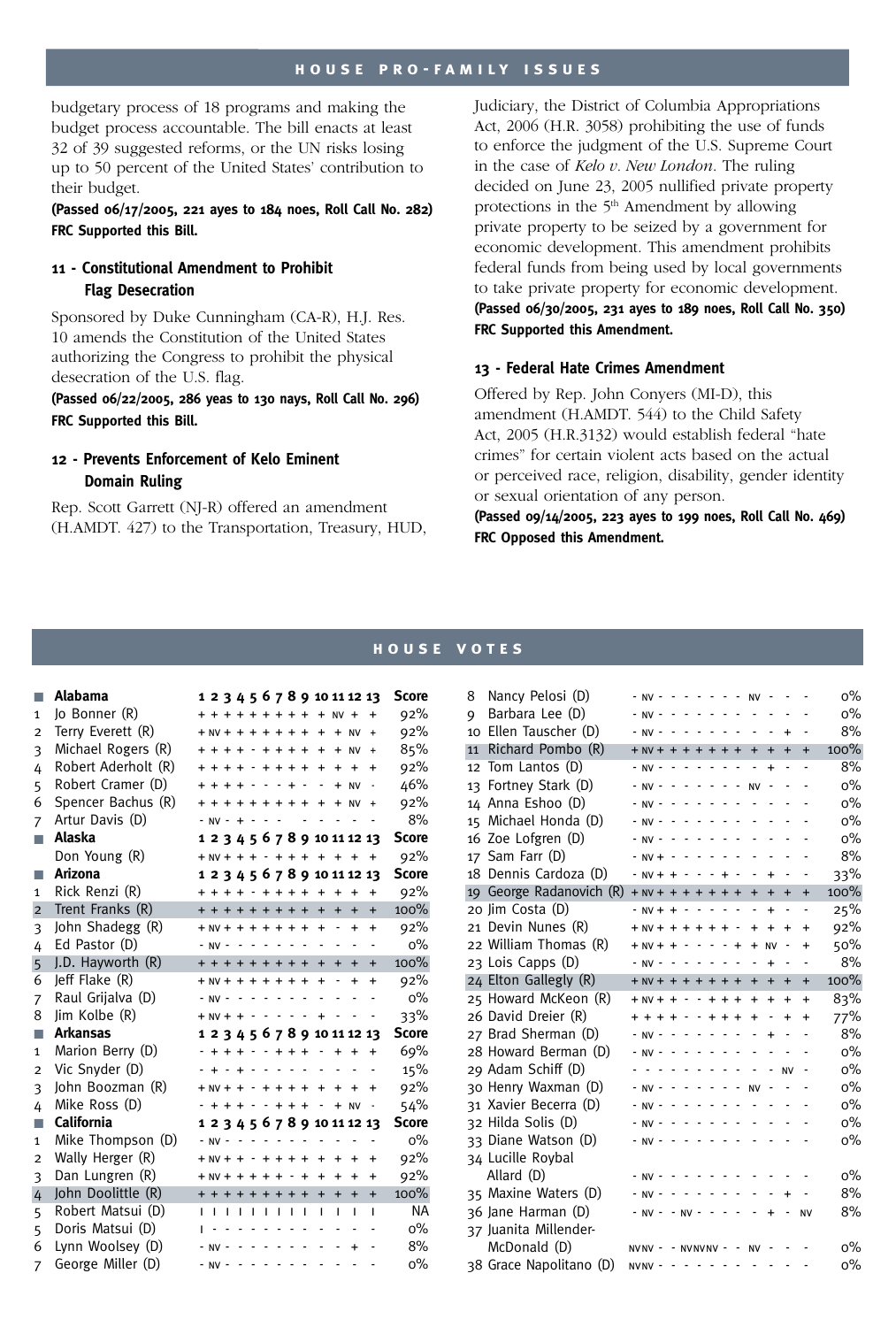|                   | 39 Linda Sanchez (D)                        | $- N V - - - - - - - -$                   |                          |                                                                                       |    |                |                                                                      |                |                                        |                        |                        |                          | 0%           |
|-------------------|---------------------------------------------|-------------------------------------------|--------------------------|---------------------------------------------------------------------------------------|----|----------------|----------------------------------------------------------------------|----------------|----------------------------------------|------------------------|------------------------|--------------------------|--------------|
|                   | 40 Ed Royce (R)                             | $+ NV + + + + + + + +$                    |                          |                                                                                       |    |                |                                                                      |                | $\ddot{}$                              | $\ddot{}$              | $\ddot{}$              | <b>NV</b>                | 92%          |
|                   | 41 Jerry Lewis (R)                          | $+ + + + - + + +$                         |                          |                                                                                       |    |                |                                                                      |                | $+$                                    | $\ddot{}$              |                        | $\ddot{}$                | 69%          |
|                   | 42 Gary Miller (R)                          | $+ NV + + + + + + +$                      |                          |                                                                                       |    |                |                                                                      |                | $\ddot{}$                              | $\ddot{}$              | $\ddot{}$              | $\ddot{}$                | 100%         |
|                   | 43 Joe Baca (D)                             | .                                         |                          |                                                                                       |    |                |                                                                      |                |                                        | $\ddot{}$              |                        | $\overline{\phantom{a}}$ | 23%          |
|                   | 44 Ken Calvert (R)                          | $+ + + - - + + +$                         |                          |                                                                                       |    |                |                                                                      |                | $\ddot{}$                              | $\ddot{}$              | $\ddot{}$              | $\ddot{}$                | 85%          |
|                   | 45 Mary Bono (R)                            |                                           |                          |                                                                                       |    |                |                                                                      |                | $+ NV + + - - + N VNV$                 | $\ddot{}$              | $\ddot{}$              | L,                       | 42%          |
|                   | 46 Dana Rohrabacher (R)                     | $+ NV + + + - + + +$                      |                          |                                                                                       |    |                |                                                                      |                | $\ddot{}$                              | $\ddot{}$              | $\ddot{}$              | $\ddot{}$                | 92%          |
|                   | 47 Loretta Sanchez (D)                      | $- NV + - - - - - - -$                    |                          |                                                                                       |    |                |                                                                      |                |                                        | $\ddot{}$              | $\ddot{}$              | $\overline{a}$           | 25%          |
|                   | 48 Christopher Cox (R)                      | + + + + + + + +                           |                          |                                                                                       |    |                |                                                                      |                | $\ddot{}$                              | $\ddot{}$              | $\ddot{}$              | ī                        | 100%         |
|                   | 49 Darrell Issa (R)                         | $+ NV + + + - + + +$                      |                          |                                                                                       |    |                |                                                                      |                | <b>NV</b>                              | $\ddot{}$              | $\ddot{}$              | $\ddot{}$                | 83%          |
|                   | 50 Randy Cunningham (R)                     | $+ NV + + - - + + +$                      |                          |                                                                                       |    |                |                                                                      |                | $\ddot{}$                              | $\ddot{}$              | $\ddot{}$              | $\ddot{}$                | 83%          |
|                   | 51 Bob Filner (D)                           | $- NV + - - - - - -$                      |                          |                                                                                       |    |                |                                                                      |                |                                        |                        |                        |                          | 8%           |
|                   | 52 Duncan Hunter (R)                        | $+ NV + + + + + + +$                      |                          |                                                                                       |    |                |                                                                      |                | $\ddot{}$                              | $\ddot{}$              | $\ddot{}$              | $\ddot{}$                | 100%         |
|                   | 53 Susan Davis (D)                          | $NV -$                                    |                          |                                                                                       |    |                | والوالو والوالو                                                      |                |                                        |                        |                        |                          | O%           |
| F.                | Colorado                                    |                                           |                          |                                                                                       |    |                |                                                                      |                | 1 2 3 4 5 6 7 8 9 10 11 12 13          |                        |                        |                          | Score        |
| 1                 | Diana DeGette (D)                           | $- N V - - - - - - - -$                   |                          |                                                                                       |    |                |                                                                      |                |                                        |                        |                        |                          | O%           |
| 2                 | Mark Udall (D)                              | $- NV -$                                  | $\overline{\phantom{a}}$ | $\mathcal{L}^{\pm}$ , $\mathcal{L}^{\pm}$ , $\mathcal{L}^{\pm}$ , $\mathcal{L}^{\pm}$ |    |                |                                                                      | $\sim$         |                                        |                        |                        |                          | O%           |
| 3                 | John Salazar (D)                            |                                           |                          |                                                                                       |    |                | $NVI + + + - + + -$                                                  |                |                                        | $\ddot{}$              | $\ddot{}$              |                          | 58%          |
| 4                 | Marilyn Musgrave (R)                        | + + + + + + + +                           |                          |                                                                                       |    |                |                                                                      |                | $\ddot{}$                              | $\ddot{}$              | $\ddot{}$              | $\ddot{}$                | 100%         |
| 5                 | Joel Hefley (R)                             | + + + + + + + +                           |                          |                                                                                       |    |                |                                                                      |                | $+$                                    | $\ddot{}$              | $\ddot{}$              | $\ddot{}$                | 100%         |
| 6                 | Thomas Tancredo (R)                         | $+ + + +$ NV + + + +                      |                          |                                                                                       |    |                |                                                                      |                | $\ddot{}$                              | $\ddot{}$              | $\ddot{}$              | $\ddot{}$                | 92%          |
| 7                 | Bob Beauprez (R)                            |                                           |                          |                                                                                       |    |                |                                                                      |                | + + + + + + + + + +                    |                        | $\ddot{}$              | <b>NV</b>                | 92%          |
| П                 | <b>Connecticut</b>                          |                                           |                          |                                                                                       |    |                |                                                                      |                | 12345678910111213                      |                        |                        |                          | Score        |
| 1                 | John Larson (D)                             |                                           |                          |                                                                                       |    |                | $-  -$ NV - - - -                                                    |                | $\overline{a}$                         | $\ddot{}$              | Ĭ.                     |                          | 8%           |
| 2                 | Robert Simmons (R)                          | $- NV + -$                                |                          |                                                                                       |    |                | $- - - + -$<br>$\mathcal{L}$ , and $\mathcal{L}$ , and $\mathcal{L}$ |                | $NV +$<br>L                            | l,                     | $\ddot{}$<br>L         |                          | 33%          |
| 3                 | Rosa DeLauro (D)                            | $- NV - -$                                |                          |                                                                                       |    |                |                                                                      |                |                                        |                        |                        |                          | $0\%$        |
| 4                 | Christopher Shays (R)                       |                                           |                          |                                                                                       |    |                | $- + - NV - - - -$                                                   |                | $\sim$                                 | $\overline{a}$         |                        |                          | 8%           |
| 5                 | Nancy Johnson (R)                           |                                           |                          |                                                                                       |    |                |                                                                      |                | $+ NV + - - - - - - +$                 | $\ddot{}$              | $\ddot{}$              |                          | 42%          |
| n.                | <b>Delaware</b>                             |                                           |                          |                                                                                       |    | $\overline{a}$ |                                                                      | $ -$           | 1 2 3 4 5 6 7 8 9 10 11 12 13          |                        |                        |                          | Score        |
|                   | Michael Castle (R)<br>Florida               |                                           | $- + - - -$              |                                                                                       |    |                |                                                                      |                |                                        | $\ddot{}$              |                        |                          | 23%<br>Score |
| П<br>$\mathbf{1}$ | Jeff Miller (R)                             | + + + + + + + +                           |                          |                                                                                       |    |                |                                                                      |                | 1 2 3 4 5 6 7 8 9 10 11 12 13<br>$+$ + |                        | $\ddot{}$              | $\ddot{}$                | 100%         |
|                   | F. Allen Boyd (D)                           | $NV - + - - - + -$                        |                          |                                                                                       |    |                |                                                                      |                | Ĭ.                                     | <b>NV</b>              | $\ddot{}$              |                          | 25%          |
|                   |                                             |                                           |                          |                                                                                       |    |                |                                                                      |                |                                        |                        |                        |                          |              |
| 2                 |                                             |                                           |                          |                                                                                       |    |                |                                                                      |                |                                        |                        |                        |                          |              |
| 3                 | Corrine Brown (D)                           | $- NV - NV - - - - -$                     |                          |                                                                                       |    |                |                                                                      |                | <b>NV</b>                              | $\ddot{}$              | Ĭ.                     |                          | 8%           |
| 4                 | Ander Crenshaw (R)                          | + + + + - + + + +                         |                          |                                                                                       |    |                |                                                                      |                | $+$                                    | $\ddot{}$              | $\ddot{}$              | $\ddot{}$                | 92%          |
| 5                 | Ginny Brown-Waite (R)                       |                                           |                          |                                                                                       |    |                | $+ + + - + + +$                                                      |                | $\ddot{}$                              | $\ddot{}$              | $\ddot{}$              | $\ddot{}$                | 85%          |
| 6                 | Cliff Stearns (R)                           | $+ NV + + + + + + +$                      |                          |                                                                                       |    |                |                                                                      |                | $+$                                    | $\ddot{}$              |                        | $\ddot{}$                | 92%          |
| 7                 | John Mica (R)                               | $+ NV + + + + NV + +$                     |                          |                                                                                       |    |                |                                                                      |                | $\ddot{}$<br>$\ddot{}$                 | $\ddot{}$<br>$\ddot{}$ | $\ddot{}$              | $\ddot{}$                | 92%          |
| 8                 | Ric Keller (R)                              | $+ NV + + - + + + +$<br>$+ + + - + + + +$ |                          |                                                                                       |    |                |                                                                      |                | $\ddot{}$                              | $\ddot{}$              | $\ddot{}$<br>$\ddot{}$ | $\ddot{}$                | 92%          |
| 9                 | Michael Bilirakis (R)                       | $+ NV + + - + + + +$                      |                          |                                                                                       |    |                |                                                                      |                | $\ddot{}$                              | $\ddot{}$              | $\ddot{}$              | $\ddot{}$<br>$\ddot{}$   | 92%          |
| 10                | C.W. Bill Young (R)                         |                                           |                          |                                                                                       |    |                | $\mathcal{L}$ , and $\mathcal{L}$ , and $\mathcal{L}$ , and          |                | $\overline{a}$                         | $\ddot{}$              | Ĭ.                     | $\overline{a}$           | 83%          |
| 11<br>12          | Jim Davis (D)                               | + + + + + + + +                           |                          |                                                                                       |    |                |                                                                      |                | $\ddot{+}$                             | $\ddot{}$              | $\ddot{}$              | $\ddot{}$                | 8%           |
|                   | Adam Putnam (R)<br>Katherine Harris (R)     | $NV + + + - + + + +$                      |                          |                                                                                       |    |                |                                                                      |                | $\ddot{}$                              | $\ddot{}$              | $\ddot{}$              | $\ddot{}$                | 100%         |
| 13<br>14          |                                             |                                           |                          |                                                                                       |    |                |                                                                      |                | $+ + + + + + + + + +$ NV +             |                        | $\ddot{}$              | $\ddot{}$                | 85%          |
|                   | Connie Mack (R)                             |                                           |                          |                                                                                       |    |                | .                                                                    |                |                                        |                        |                        |                          | 92%          |
|                   | 15 Dave Weldon (R)                          | + + + + - - + + -                         |                          |                                                                                       |    |                |                                                                      |                | $\ddot{}$                              | $\ddot{}$              | +                      | -                        | 92%<br>69%   |
|                   | 16 Mark Foley (R)<br>17 Kendrick Meek (D)   |                                           |                          |                                                                                       |    |                |                                                                      |                |                                        |                        |                        |                          | 8%           |
|                   | 18 Ileana Ros-Lehtinen (R)                  |                                           |                          |                                                                                       |    |                |                                                                      | $\overline{+}$ |                                        | ÷.                     | $\ddot{}$              |                          | 85%          |
|                   |                                             |                                           |                          |                                                                                       |    |                |                                                                      |                |                                        |                        |                        |                          | о%           |
|                   | 19 Robert Wexler (D)<br>20 Debbie Wasserman |                                           |                          |                                                                                       |    |                |                                                                      |                |                                        |                        |                        |                          |              |
|                   | Schultz (D)                                 |                                           |                          |                                                                                       |    |                |                                                                      |                |                                        |                        |                        |                          | о%           |
|                   | 21 Lincoln Diaz-Balart (R)                  | $+ + +$                                   |                          |                                                                                       |    | $+ +$          | $+ +$                                                                |                | $\ddot{}$                              | $\ddot{}$              | $\ddot{}$              |                          | 85%          |
|                   | 22 E. Clay Shaw (R)                         | $+ NV + +$                                |                          |                                                                                       |    |                |                                                                      | $+ +$          | $\ddot{}$                              | $\ddot{}$              | $\ddot{}$              | $\ddot{}$                | 75%          |
|                   | 23 Alcee Hastings (D)                       |                                           | $- - + -$                |                                                                                       |    |                |                                                                      |                |                                        |                        |                        | $\overline{\phantom{a}}$ | 8%           |
|                   | 24 Tom Feeney (R)                           | + + + + + + + + +                         |                          |                                                                                       |    |                |                                                                      |                | $\ddot{}$                              | $\ddot{}$              | $\ddot{}$              | $\ddot{}$                | 100%         |
|                   | 25 Mario Diaz-Balart (R)                    |                                           |                          |                                                                                       |    |                | $+ + + - + + + +$                                                    |                | $\ddot{}$                              | $\ddot{}$              | $\ddot{}$              | $\overline{\phantom{a}}$ | 85%          |
| П                 | Georgia                                     |                                           |                          |                                                                                       |    |                |                                                                      |                | 1 2 3 4 5 6 7 8 9 10 11 12 13          |                        |                        |                          | Score        |
| 1                 | Jack Kingston (R)                           |                                           |                          |                                                                                       |    |                |                                                                      |                | $+ + + - + + + + + + +$                |                        |                        | $\ddot{}$                | 77%          |
| 2                 | Sanford Bishop (D)                          |                                           | $+ + + -$                |                                                                                       |    |                | $- - + -$                                                            |                | $NV + NV$                              |                        |                        |                          | 38%          |
| 3                 | Jim Marshall (D)                            |                                           | $- + -$                  |                                                                                       |    |                | $+ + + +$                                                            |                | $\ddot{}$                              | $\ddot{}$              | $\ddot{}$              |                          | 77%          |
| 4                 | Cynthia McKinney (D)                        |                                           |                          |                                                                                       | ÷. |                | $ -$                                                                 |                |                                        | Ĭ.                     | Ĭ.                     |                          | 0%           |
| 5                 | John Lewis (D)                              |                                           |                          | $- NV -$                                                                              |    |                |                                                                      |                |                                        | <b>NV</b>              |                        |                          | 0%           |
| 6                 | Tom Price (R)<br>John Linder (R)            |                                           | $+$                      |                                                                                       |    |                | $+ + + +$                                                            |                | $\ddot{}$<br>+ + + + + + + + +         | $\ddot{}$              | $\ddot{}$              | $\ddot{}$                | 92%<br>100%  |

| 8                 | Lynn Westmoreland $(R)$ + + + NV $-$ + + + + + |           |            |                |                                                                                 |                          |                          |                                                      |                |                              |                                                      | $\ddot{}$                    | <b>NV</b>                   | $\ddot{}$                        | 77%           |
|-------------------|------------------------------------------------|-----------|------------|----------------|---------------------------------------------------------------------------------|--------------------------|--------------------------|------------------------------------------------------|----------------|------------------------------|------------------------------------------------------|------------------------------|-----------------------------|----------------------------------|---------------|
| 9                 | Charles Norwood (R)                            |           |            |                | $+ NV + + + + + + +$                                                            |                          |                          |                                                      |                |                              | $+$                                                  | $+$                          | $\ddot{}$                   | $\ddot{}$                        | 100%          |
|                   | 10 Nathan Deal (R)                             |           |            |                |                                                                                 |                          |                          |                                                      |                |                              | $+ NV + + + + + + + + +$                             |                              | $\ddot{}$                   | $\ddot{}$                        | 100%          |
| 11                | Phil Gingrey (R)                               |           |            |                |                                                                                 |                          |                          |                                                      |                |                              | $+ + + + + + + + + +$ NV +                           |                              | $\ddot{}$                   | $\ddot{}$                        | 92%           |
| 12                | John Barrow (D)                                | $\ddot{}$ |            |                | $*** + + +$                                                                     |                          |                          |                                                      |                |                              | $+$                                                  | $+$                          | $\ddot{}$                   |                                  | 62%           |
| 13                | David Scott (D)                                |           |            |                | + + - - - - + -                                                                 |                          |                          |                                                      |                |                              | $\mathbb{Z}^+$                                       |                              | $+ NV$                      |                                  | 31%           |
| n.                | Hawaii                                         |           |            |                |                                                                                 |                          |                          |                                                      |                |                              | 1 2 3 4 5 6 7 8 9 10 11 12 13                        |                              |                             |                                  | Score         |
| 1                 | Neil Abercrombie (D)                           |           | $- NV -$   |                | $\omega$ , $\omega$ , $\omega$ , $\omega$ , $\omega$<br>$- N V - - - - - - - -$ |                          |                          |                                                      |                |                              | ÷.                                                   | $\overline{a}$               | $\ddot{}$<br>$\overline{a}$ |                                  | 8%<br>$0\%$   |
| $\overline{2}$    | Ed Case (D)<br>Idaho                           |           |            |                |                                                                                 |                          |                          |                                                      |                |                              | ÷,                                                   |                              |                             |                                  |               |
| П                 | C.L. Otter (R)                                 |           |            |                |                                                                                 |                          |                          |                                                      |                |                              | 1 2 3 4 5 6 7 8 9 10 11 12 13<br>+ + + + + + + + + + |                              | $\ddot{}$                   | $\ddot{}$                        | Score<br>100% |
| $\mathbf{1}$<br>2 | Mike Simpson (R)                               |           |            |                |                                                                                 |                          |                          |                                                      |                |                              | + + + + - + + + + + +                                |                              |                             | $\ddot{}$                        | 85%           |
| n.                | <b>Illinois</b>                                |           |            |                |                                                                                 |                          |                          |                                                      |                |                              | 1 2 3 4 5 6 7 8 9 10 11 12 13                        |                              |                             |                                  | <b>Score</b>  |
| 1                 | Bobby Rush (D)                                 |           |            |                | $- NV - - - - - - - -$                                                          |                          |                          |                                                      |                |                              | $\overline{a}$                                       | Ĭ,                           |                             |                                  | 0%            |
| 2                 | Jesse Jackson (D)                              |           | $+ -$      |                |                                                                                 |                          |                          | والوالو الوالو                                       |                |                              | $\overline{a}$                                       | $\qquad \qquad \blacksquare$ |                             |                                  | 8%            |
| 3                 | Dan Lipinski (D)                               | $\ddot{}$ |            |                | $+ - + - + + + +$                                                               |                          |                          |                                                      |                |                              | Ĭ.                                                   | $\ddot{}$                    |                             |                                  | 62%           |
| 4                 | Luis Gutierrez (D)                             |           |            |                | $\omega$ , $\omega$ , $\omega$ , $\omega$                                       |                          |                          | <b>Service</b> State                                 |                |                              | Ĭ.                                                   | Ĭ.                           |                             |                                  | $0\%$         |
| 5                 | Rahm Emanuel (D)                               |           |            |                | $NV - - - - - - - - -$                                                          |                          |                          |                                                      |                |                              |                                                      |                              |                             |                                  | O%            |
| 6                 | Henry Hyde (R)                                 |           |            |                | $+ NV + + - + + NV +$                                                           |                          |                          |                                                      |                |                              | $\ddot{}$                                            | $\ddot{}$                    | $\ddot{}$                   | $\ddot{}$                        | 83%           |
| 7                 | Danny Davis (D)                                |           |            | $NV -$         |                                                                                 |                          | $\sim$                   | $\sim$                                               | $\blacksquare$ | $\qquad \qquad \blacksquare$ | ÷,                                                   | $\frac{1}{2}$                | Ĭ.                          |                                  | 0%            |
| 8                 | Melissa Bean (D)                               |           | $+ +$      |                | $\sim$                                                                          |                          | $\sim$ $\sim$ $\sim$     |                                                      | $\sim$ $\sim$  |                              | $\overline{a}$                                       | $\ddot{}$                    | ÷,                          |                                  | 23%           |
| 9                 | Janice Schakowsky (D)                          |           | $- NV -$   |                |                                                                                 | $\overline{\phantom{a}}$ | $\sim$                   | $\sim$ $\sim$ $\sim$                                 |                |                              | Ĭ.                                                   | Ĭ.                           |                             |                                  | о%            |
|                   | 10 Mark Kirk (R)                               |           | $+ + -$    |                |                                                                                 |                          |                          | <b>Service</b>                                       |                |                              | $\ddot{}$                                            | $\ddot{}$                    |                             |                                  | 31%           |
| 11                | Jerry Weller (R)                               |           |            |                | $+ NV + + + + + + +$                                                            |                          |                          |                                                      |                |                              | $\ddot{}$                                            | $\ddot{}$                    | $\ddot{}$                   |                                  | 92%           |
| 12                | Jerry Costello (D)                             |           |            |                | $+ + + - + + + +$                                                               |                          |                          |                                                      |                |                              | $\ddot{}$                                            | $\ddot{}$                    | $\ddot{}$                   |                                  | 77%           |
| 13                | Judy Biggert (R)                               | $\ddot{}$ | $+ +$      |                | $- - - - + +$                                                                   |                          |                          |                                                      |                |                              | $\overline{a}$                                       | $\ddot{}$                    | $\ddot{}$                   |                                  | 54%           |
|                   | 14 J. Dennis Hastert (R)                       |           |            |                | $S + + S S + S S S$                                                             |                          |                          |                                                      |                |                              | S                                                    | $\ddot{}$                    | S                           | S                                | 100%          |
| 15                | Timothy Johnson (R)                            |           |            |                | <b>++++-++++</b>                                                                |                          |                          |                                                      |                |                              | $\ddot{}$                                            | $\ddot{}$                    | $\ddot{}$                   | $\ddot{}$                        | 92%           |
| 16                | Donald Manzullo (R)                            |           |            |                | + + + + + + + +                                                                 |                          |                          |                                                      |                |                              | $\ddot{}$                                            | $\ddot{}$                    | $\ddot{}$                   | $\ddot{}$                        | 100%          |
| 17                | Lane Evans (D)                                 |           |            |                | 2.12.12.12.1                                                                    |                          |                          |                                                      | ÷.             | $\sim$                       |                                                      |                              |                             |                                  | $0\%$         |
| 18                | Ray LaHood (R)                                 |           |            |                | + + + + - + + + +                                                               |                          |                          |                                                      |                |                              | $\ddot{}$                                            | $\ddot{}$                    | $\ddot{}$                   |                                  | 85%           |
| 19                | John Shimkus (R)                               |           |            |                |                                                                                 |                          |                          |                                                      |                |                              | $+ NV + + - + + + + + + +$                           |                              | $\overline{+}$              |                                  | 83%           |
| T.                | Indiana                                        |           |            |                |                                                                                 |                          |                          |                                                      |                |                              | 1 2 3 4 5 6 7 8 9 10 11 12 13                        |                              |                             |                                  | Score         |
| 1                 | Peter Visclosky (D)                            |           | $\sim$ $-$ |                |                                                                                 |                          |                          | $\omega$ , $\omega$ , $\omega$ , $\omega$ , $\omega$ |                |                              | Ĭ.                                                   | $\overline{a}$               | Ĭ.                          | ٠                                | $0\%$         |
| 2                 | Chris Chocola (R)                              |           |            |                | + + + + - + + + +                                                               |                          |                          |                                                      |                |                              | $\ddot{}$                                            | $\ddot{}$                    | $\ddot{}$                   | $\ddot{}$                        | 92%           |
|                   |                                                |           |            |                |                                                                                 |                          |                          |                                                      |                |                              |                                                      |                              |                             |                                  |               |
| 3                 | Mark Souder (R)                                |           |            |                | $+ + + -$                                                                       |                          |                          | $+ + + +$                                            |                |                              | $\ddot{}$                                            | $\ddot{}$                    | $\ddot{}$                   | $\ddot{}$                        | 92%           |
| 4                 | Steve Buyer (R)                                |           |            |                | $+ + + + + + + + +$                                                             |                          |                          |                                                      |                |                              | $\ddot{}$                                            | $\ddot{}$                    | $\ddot{}$                   | $\ddot{}$                        | 92%           |
| 5                 | Dan Burton (R)                                 |           |            |                | + + + + + + + +                                                                 |                          |                          |                                                      |                |                              | $\ddot{}$                                            | $\ddot{}$                    | $+$                         | $\ddot{}$                        | 100%          |
| 6                 | Mike Pence (R)                                 |           |            |                | + + + + + + + +                                                                 |                          |                          |                                                      |                |                              | $\ddot{}$                                            | $\ddot{}$                    | $\ddot{}$                   | $\ddot{}$                        | 100%          |
| 7                 | Julia Carson (D)                               |           |            |                | $NV - - - - - - - - - -$                                                        |                          |                          |                                                      |                |                              |                                                      |                              |                             | $\overline{\phantom{a}}$         | о%            |
| 8                 | John Hostettler (R)                            |           |            |                | $+ NV + + + + + + +$                                                            |                          |                          |                                                      |                |                              | $\ddot{}$                                            | $\ddot{}$                    | $\ddot{}$                   | $\ddot{}$                        | 100%          |
| 9                 | Mike Sodrel (R)                                |           |            |                | + + + + - + + + +                                                               |                          |                          |                                                      |                |                              | $+$                                                  | $\ddot{}$                    | $\ddot{}$                   | $\ddot{}$                        | 92%           |
| П                 | lowa                                           |           |            |                |                                                                                 |                          |                          |                                                      |                |                              | 1 2 3 4 5 6 7 8 9 10 11 12 13                        |                              |                             |                                  | <b>Score</b>  |
| 1                 | Jim Nussle (R)                                 |           |            |                | $+ + + - + + + +$                                                               |                          |                          |                                                      |                |                              | $+$                                                  | $\ddot{}$                    | $\ddot{}$                   | $\ddot{}$                        | 92%           |
| 2                 | Jim Leach (R)                                  |           |            |                | $+ + - +$ NV - - + -                                                            |                          |                          |                                                      |                |                              | Ĭ.                                                   | Ĭ.                           | $\ddot{}$                   |                                  | 38%           |
| 3                 | Leonard Boswell (D)                            |           |            |                | $- NV + + - - - + -$                                                            |                          |                          |                                                      |                |                              |                                                      | $\ddot{}$                    |                             |                                  | 33%           |
| 4                 | Tom Latham (R)                                 |           |            |                | + + + + - + + + +                                                               |                          |                          |                                                      |                |                              | $+$                                                  | $+$                          |                             | +                                | 85%           |
| 5                 | Steve King (R)                                 |           |            |                |                                                                                 |                          |                          |                                                      |                |                              | + + + + + + + + + + +                                |                              |                             | $\ddot{}$                        | 100%          |
| П<br>1            | Kansas                                         |           |            |                | $+ NV + + - + + + +$                                                            |                          |                          |                                                      |                |                              | 12345678910111213<br>$\ddot{}$                       | $\ddot{}$                    | $\ddot{}$                   | $\ddot{}$                        | <b>Score</b>  |
| $\overline{2}$    | Jerry Moran (R)                                |           |            |                | + + + + + + + +                                                                 |                          |                          |                                                      |                |                              | $\ddot{}$                                            | $\ddot{}$                    | $\ddot{}$                   | $\begin{array}{c} + \end{array}$ | 92%<br>100%   |
|                   | Jim Ryun $(R)$                                 |           | <b>NV</b>  | $\blacksquare$ | $\sim$                                                                          | $\blacksquare$           |                          | $\sim$ $-$                                           | $\ddot{}$      | $\ddot{\phantom{a}}$         |                                                      |                              |                             | $\blacksquare$                   | 8%            |
| 3                 | Dennis Moore (D)                               |           |            |                | + + + + + + + +                                                                 |                          |                          |                                                      |                |                              | $\ddot{}$                                            |                              | $+ NV$                      | $\ddot{}$                        | 92%           |
| 4<br>T.           | Todd Tiahrt (R)<br>Kentucky                    |           |            |                |                                                                                 |                          |                          |                                                      |                |                              | 1 2 3 4 5 6 7 8 9 10 11 12 13                        |                              |                             |                                  | Score         |
| 1                 | Edward Whitfield (R)                           |           |            |                | + + + + - + + + +                                                               |                          |                          |                                                      |                |                              | $\pmb{+}$                                            | $\ddot{}$                    | $\ddot{}$                   | $\ddot{}$                        | 92%           |
| $\overline{2}$    | Ron Lewis (R)                                  |           |            |                | + + + + + + + +                                                                 |                          |                          |                                                      |                |                              | $\ddot{}$                                            | $\ddot{}$                    | $\ddot{}$                   | $\ddot{}$                        | 100%          |
| 3                 | Anne Northup (R)                               |           |            |                | $+ + + - + + + +$                                                               |                          |                          |                                                      |                |                              | $\ddot{}$                                            | $\ddot{}$                    | $\ddot{}$                   | +                                | 92%           |
| 4                 | Geoff Davis (R)                                |           |            |                | + + + + - + + + +                                                               |                          |                          |                                                      |                |                              | $\ddot{}$                                            | $\ddot{}$                    | $\ddot{}$                   | $\ddot{}$                        | 92%           |
| 5                 | Harold Rogers (R)                              |           |            |                | $+ NV + + -$                                                                    |                          |                          | $+ + + +$                                            |                |                              | $\ddot{}$                                            | $\ddot{}$                    | $\ddot{}$                   | $\ddot{}$                        | 92%           |
| 6                 | Ben Chandler (D)                               |           |            |                | $+ + + + -$                                                                     |                          | $\overline{\phantom{a}}$ | $- + -$                                              |                |                              | ÷                                                    | $\ddot{}$                    | $\ddot{}$                   |                                  | 54%           |
| П                 | Louisiana                                      |           |            |                |                                                                                 |                          |                          |                                                      |                |                              | 1 2 3 4 5 6 7 8 9 10 11 12 13                        |                              |                             |                                  | Score         |
| 1                 | Bobby Jindal (R)                               |           |            |                | + + + + - + + + +                                                               |                          |                          |                                                      |                |                              | $\ddot{}$                                            | $\ddot{}$                    | $\ddot{}$                   | +                                | 92%           |
| 2                 | William Jefferson (D)                          |           | $- NV + -$ |                |                                                                                 |                          |                          |                                                      |                |                              |                                                      | $\ddot{}$                    |                             | $\overline{\phantom{0}}$         | 17%           |
| 3                 | Charlie Melancon (D)                           |           |            |                |                                                                                 |                          |                          |                                                      | $+ + +$        |                              |                                                      | $\ddot{}$                    | $\ddot{}$                   | NV                               | 62%           |
| 4                 | Jim McCrery (R)<br>Rodney Alexander (R)        |           |            |                | $+ NV + + -$                                                                    |                          | $\ddot{}$                | $+ + +$                                              |                |                              | $\ddot{}$                                            | $\ddot{}$                    | $\ddot{}$                   | $\ddot{}$                        | 92%<br>92%    |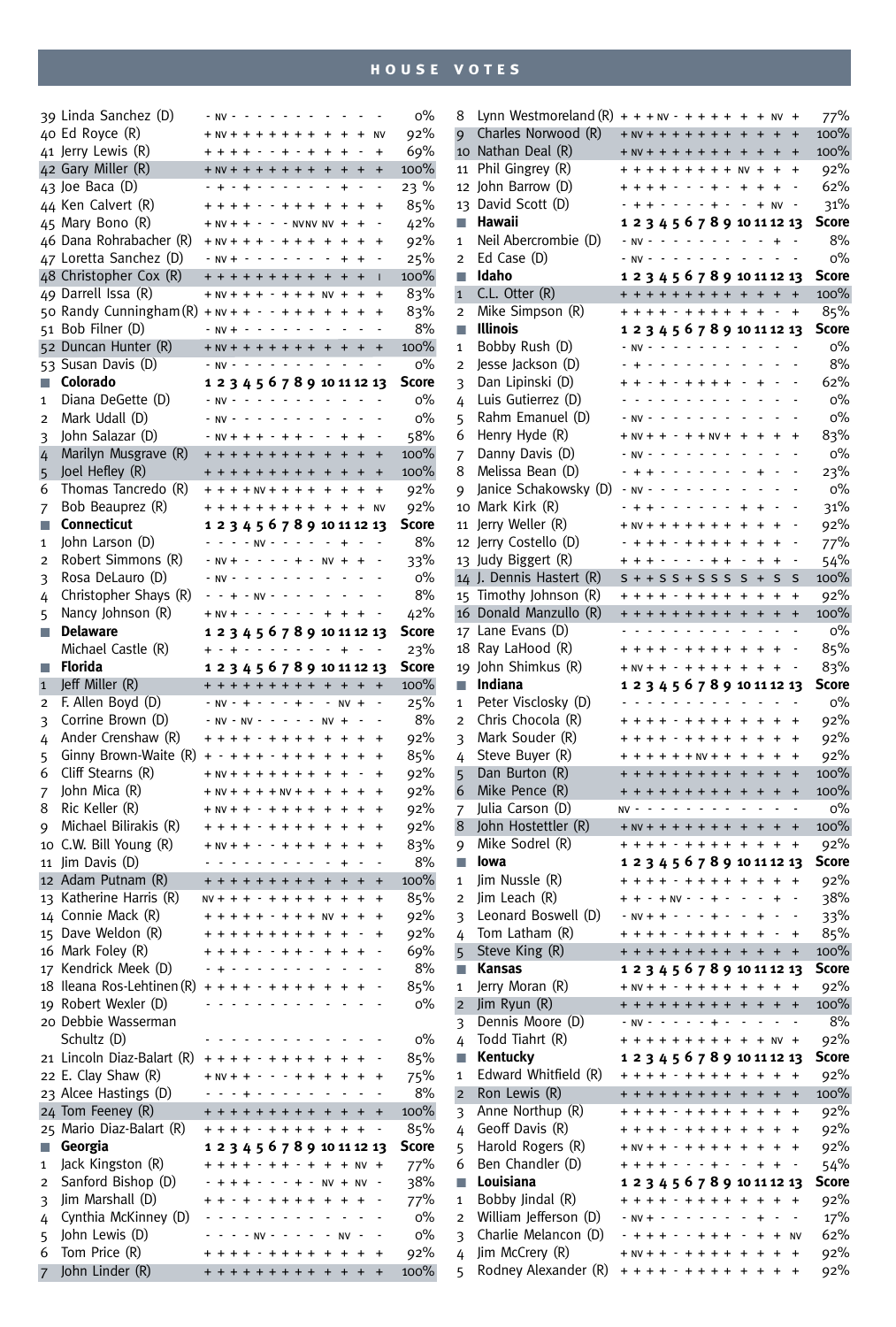| 6              | Richard Baker (R)                           |                |                         |                                                                                                     |                          |                      |                |                                           |                          | + + + + - + + + + + + +       |                                 |                                 | $\ddot{}$                    | 92%          |
|----------------|---------------------------------------------|----------------|-------------------------|-----------------------------------------------------------------------------------------------------|--------------------------|----------------------|----------------|-------------------------------------------|--------------------------|-------------------------------|---------------------------------|---------------------------------|------------------------------|--------------|
| 7              | Charles Boustany (R)                        |                | $+ NV + + - + + + +$    |                                                                                                     |                          |                      |                |                                           |                          | $+$                           | $\ddot{}$                       | $\ddot{}$                       | $\ddot{}$                    | 92%          |
| п              | Maine                                       |                |                         |                                                                                                     |                          |                      |                |                                           |                          | 1 2 3 4 5 6 7 8 9 10 11 12 13 |                                 |                                 |                              | <b>Score</b> |
| 1              | Thomas Allen (D)                            |                | $- N V - - - - - - - -$ |                                                                                                     |                          |                      |                |                                           |                          | $\sim$                        | $\sim$                          |                                 |                              | $0\%$        |
| 2              | Michael Michaud (D)                         |                |                         | $+ - - - - + + - -$                                                                                 |                          |                      |                |                                           |                          | $\blacksquare$                | $\ddot{}$                       | $\overline{a}$                  | $\qquad \qquad \blacksquare$ | 23%          |
| п              | Maryland                                    |                |                         |                                                                                                     |                          |                      |                |                                           |                          | 1 2 3 4 5 6 7 8 9 10 11 12 13 |                                 |                                 |                              | <b>Score</b> |
|                | Wayne Gilchrest (R)                         |                | $+ + + - -$             |                                                                                                     |                          |                      | ÷,             | $\sim$ $-$                                |                          | $\ddot{}$                     | $\frac{1}{2}$                   | $\ddot{}$                       | <b>NV</b>                    | 38%          |
| 1              |                                             |                | $- NV + -$              |                                                                                                     |                          |                      |                |                                           |                          | $\overline{a}$                |                                 |                                 |                              |              |
| 2              | C.A. Ruppersberger (D)                      |                |                         |                                                                                                     |                          | $\sim$ $\sim$ $\sim$ |                | $\sim$ $\sim$                             |                          |                               | $\ddot{}$                       | $\ddot{}$                       |                              | 25%          |
| 3              | Benjamin Cardin (D)                         |                |                         |                                                                                                     |                          |                      |                |                                           |                          |                               |                                 |                                 |                              | о%           |
| 4              | Albert Wynn (D)                             | $\overline{a}$ |                         | + + - - - - + -                                                                                     |                          |                      | $\sim$ $\sim$  | $\sim$                                    |                          |                               | $\ddot{}$                       | $\centering \label{eq:reduced}$ |                              | 31%          |
| 5              | Steny Hoyer (D)                             |                |                         |                                                                                                     |                          |                      |                |                                           |                          |                               | $\overline{a}$                  |                                 |                              | о%           |
| 6              | Roscoe Bartlett (R)                         |                | + + + + + + + +         |                                                                                                     |                          |                      |                |                                           |                          | $\ddot{}$                     | $\ddot{}$                       | $\ddot{}$                       | $\ddot{}$                    | 100%         |
| 7              | Elijah Cummings (D)                         |                |                         | .                                                                                                   |                          |                      |                |                                           |                          |                               |                                 |                                 | ÷,                           | 8%           |
| 8              | Chris Van Hollen (D)                        |                |                         | المناصر المناصر المناصر                                                                             |                          |                      |                |                                           |                          | L,                            | $\overline{a}$                  |                                 |                              | $0\%$        |
| п              | <b>Massachusetts</b>                        |                |                         |                                                                                                     |                          |                      |                |                                           |                          | 1 2 3 4 5 6 7 8 9 10 11 12 13 |                                 |                                 |                              | <b>Score</b> |
| 1              | John Olver (D)                              |                |                         | $\mathcal{L}^{\mathcal{A}}$ , and $\mathcal{L}^{\mathcal{A}}$ , and $\mathcal{L}^{\mathcal{A}}$     |                          |                      |                | $\sim$ $ \sim$                            |                          | L,                            | $\overline{a}$                  |                                 |                              | O%           |
| 2              | Richard Neal (D)                            |                | $- NV - - - - - - -$    |                                                                                                     |                          |                      |                |                                           | $\overline{\phantom{a}}$ |                               | $\ddot{}$                       |                                 |                              | 8%           |
| 3              | James McGovern (D)                          |                | $- N V - - - - - - - -$ |                                                                                                     |                          |                      |                |                                           |                          | $\overline{a}$                | $\ddot{}$                       |                                 |                              | 8%           |
| 4              | Barney Frank (D)                            |                |                         | 20202                                                                                               | $\sim$                   |                      |                | 20202                                     |                          | $\overline{a}$                | $\overline{\phantom{a}}$        |                                 |                              | O%           |
| 5              | Marty Meehan (D)                            |                | $NV -$                  | $\overline{\phantom{a}}$                                                                            | $\sim$                   |                      |                | 2020202                                   |                          | $\overline{a}$                | $\centering \label{eq:reduced}$ | L,                              |                              | O%           |
| 6              | John Tierney (D)                            |                | - NV -                  | $\qquad \qquad \blacksquare$                                                                        | $\sim$                   |                      |                | and a state                               |                          | $\overline{a}$                | ÷,                              |                                 |                              | $0\%$        |
| 7              | Edward Markey (D)                           |                | $NV -$                  |                                                                                                     | $\overline{\phantom{a}}$ |                      | 20202          |                                           | $\sim$                   |                               |                                 |                                 |                              | O%           |
| 8              | Michael Capuano (D)                         |                |                         | $\sim$                                                                                              | ä,                       | $\sim$               | $\overline{a}$ | $\sim$ $-$                                |                          | L,                            | $\overline{a}$                  |                                 |                              | O%           |
| 9              | Stephen Lynch (D)                           |                |                         |                                                                                                     |                          |                      |                | $+ - - + + -$                             |                          |                               | $\ddot{}$                       | $\ddot{}$                       |                              | 46%          |
| 10             | William Delahunt (D)                        |                | $- NV -$                | $- - - - - - NV$                                                                                    |                          |                      |                |                                           |                          | $\overline{\phantom{a}}$      | $\ddot{}$                       |                                 |                              | 8%           |
| П              | Michigan                                    |                |                         |                                                                                                     |                          |                      |                |                                           |                          | 1 2 3 4 5 6 7 8 9 10 11 12 13 |                                 |                                 |                              | Score        |
| 1              | Bart Stupak (D)                             |                |                         | $+ - + - + + - +$                                                                                   |                          |                      |                |                                           |                          | $\blacksquare$                | $\ddot{}$                       |                                 |                              | 46%          |
| 2              | Peter Hoekstra (R)                          |                | $+ NV + + + + + + +$    |                                                                                                     |                          |                      |                |                                           |                          | $\ddot{}$                     | $\sim$                          | $+$                             | <b>NV</b>                    | 83%          |
| 3              | Vernon Ehlers (R)                           |                |                         | $+ + + - + + + +$                                                                                   |                          |                      |                |                                           |                          | $\ddot{}$                     |                                 |                                 | $\ddot{}$                    | 77%          |
| 4              | Dave Camp (R)                               |                |                         | $+ + NV - + + + +$                                                                                  |                          |                      |                |                                           |                          | $\ddot{}$                     | $\ddot{}$                       | $\ddot{}$                       | $\ddot{}$                    | 85%          |
| 5              | Dale Kildee (D)                             |                |                         | $+ - + - + + - +$                                                                                   |                          |                      |                |                                           |                          | ä,                            | $\ddot{}$                       |                                 | $\qquad \qquad \blacksquare$ | 46%          |
| 6              | Fred Upton (R)                              |                |                         | $+ + + - - + + +$                                                                                   |                          |                      |                |                                           |                          | $\ddot{}$                     | $\ddot{}$                       | $\ddot{}$                       | $\ddot{}$                    | 85%          |
|                | Joe Swartz (R)                              |                |                         | $+ + + - - + + +$                                                                                   |                          |                      |                |                                           |                          | $\ddot{}$                     | Ĭ.                              |                                 |                              | 62%          |
| 7<br>8         | Michael Rogers (R)                          |                | $+ NV + + - + + + +$    |                                                                                                     |                          |                      |                |                                           |                          | $\ddot{}$                     | $\ddot{}$                       | ÷.                              | $\ddot{}$                    | 92%          |
|                | Joseph Knollenberg $(R)$ + NV + + - + + - + |                |                         |                                                                                                     |                          |                      |                |                                           |                          | $\ddot{}$                     | $\ddot{}$                       |                                 |                              |              |
| 9              |                                             |                | + + + + - + + + +       |                                                                                                     |                          |                      |                |                                           |                          |                               |                                 |                                 | $\ddot{}$                    | 75%          |
|                | 10 Candice Miller (R)                       |                |                         |                                                                                                     |                          |                      |                |                                           |                          | $+$                           | $+$                             | $\ddot{}$                       | $\ddot{}$                    | 92%          |
| 11             | Thaddeus McCotter $(R)$ + + + + - + + + +   |                |                         |                                                                                                     |                          |                      |                |                                           |                          | $+$                           | $+$                             | $\ddot{}$                       |                              | 85%          |
|                | 12 Sander Levin (D)                         |                |                         | $\mathcal{L}^{\mathcal{L}}$ and $\mathcal{L}^{\mathcal{L}}$ are all $\mathcal{L}^{\mathcal{L}}$ and |                          |                      |                |                                           |                          | $\overline{\phantom{a}}$      | $\overline{\phantom{a}}$        | $\frac{1}{2}$                   | ٠                            | O%           |
| 13             | Carolyn Kilpatrick (D)                      |                | $- NV -$                |                                                                                                     |                          |                      |                | $\omega$ , $\omega$ , $\omega$ , $\omega$ |                          | L,                            | ÷,                              |                                 |                              | O%           |
| 14             | John Conyers (D)                            |                |                         |                                                                                                     | ÷,                       |                      | $\ddotsc$      |                                           | $- NV$                   | $\overline{\phantom{a}}$      |                                 | $\ddot{}$                       |                              | 8%           |
| 15             | John Dingell (D)                            |                | $- NV -$                | н.,                                                                                                 |                          | $\sim$               | $\overline{a}$ | $\overline{\phantom{a}}$                  | $\overline{\phantom{a}}$ |                               |                                 |                                 |                              | O%           |
| п              | <b>Minnesota</b>                            |                |                         |                                                                                                     |                          |                      |                |                                           |                          | 1 2 3 4 5 6 7 8 9 10 11 12 13 |                                 |                                 |                              | <b>Score</b> |
| $\mathbf{1}$   | Gil Gutknecht (R)                           |                |                         |                                                                                                     |                          |                      |                |                                           |                          | $+ NV + + + + + + +$          | $+$                             | $\ddot{}$                       | $\ddot{}$                    | 100%         |
| $\overline{2}$ | John Kline (R)                              |                |                         |                                                                                                     |                          |                      |                |                                           |                          | + + + + + + + + + +           |                                 | $\ddot{}$                       | $\ddot{}$                    | 100%         |
| 3              | Jim Ramstad (R)                             |                |                         | $+ + + - - + + -$                                                                                   |                          |                      |                |                                           |                          | $+$                           | $+$                             | $\ddot{}$                       | $\ddot{}$                    | 69%          |
| 4              | Betty McCollum (D)                          |                | $- N V - - - - -$       |                                                                                                     |                          |                      |                | $\sim$ $-$                                |                          | Ĭ.                            | Ĭ.                              | $\overline{a}$                  | $\overline{a}$               | O%           |
| 5              | Martin Olav Sabo (D)                        |                | - NV -                  |                                                                                                     |                          |                      |                |                                           |                          |                               |                                 |                                 |                              | 0%           |
| 6              | Mark Kennedy (R)                            |                | + + + + - + + + + +     |                                                                                                     |                          |                      |                |                                           |                          |                               | $\ddot{}$                       | $\ddot{}$                       | $\ddot{}$                    | 92%          |
| 7              | Collin Peterson (D)                         |                | $+ NV + + + + + + +$    |                                                                                                     |                          |                      |                |                                           |                          |                               | $+$                             | $\ddot{}$                       | ÷,                           | 83%          |
| 8              | James Oberstar (D)                          |                |                         | $+ - + - + + N$                                                                                     |                          |                      |                |                                           |                          |                               | Ĭ.                              |                                 |                              | 31%          |
| п              | Mississippi                                 |                |                         |                                                                                                     |                          |                      |                |                                           |                          | 1 2 3 4 5 6 7 8 9 10 11 12 13 |                                 |                                 |                              | <b>Score</b> |
| 1              | Roger Wicker (R)                            |                |                         |                                                                                                     |                          |                      |                |                                           |                          | $+ NV + NV - + + + + + + +$   |                                 | $\ddot{}$                       | $\ddot{}$                    | 83%          |
| 2              | Bennie Thompson (D)                         |                |                         | and a share of                                                                                      |                          |                      |                |                                           |                          | $\overline{a}$                | $\ddot{}$                       | $\ddot{}$                       | Ĭ.                           | 15%          |
| 3              | Charles Pickering (R)                       |                | + + + + - + + + +       |                                                                                                     |                          |                      |                |                                           |                          | $+ +$                         |                                 | $\ddot{}$                       | +                            | 92%          |
|                | Gene Taylor (D)                             |                | $+ NV - + + + + + +$    |                                                                                                     |                          |                      |                |                                           |                          | $+ +$                         |                                 | $\ddot{}$                       | $\ddot{}$                    | 92%          |
| 4<br>п         | Missouri                                    |                |                         |                                                                                                     |                          |                      |                |                                           |                          | 1 2 3 4 5 6 7 8 9 10 11 12 13 |                                 |                                 |                              | <b>Score</b> |
|                | William Lacy Clay (D)                       |                | . . <b>.</b>            |                                                                                                     |                          |                      |                |                                           |                          | $\blacksquare$                | Ĭ.                              | $\ddot{}$                       | -                            | 23%          |
| 1              |                                             |                |                         |                                                                                                     |                          |                      |                |                                           |                          |                               |                                 |                                 |                              |              |
| $\overline{c}$ | Todd Akin (R)                               |                | + + + + + + + +         |                                                                                                     |                          |                      |                |                                           |                          | $\ddot{}$                     | $\ddot{}$                       | $\ddot{}$                       | $\ddot{}$                    | 100%         |
| 3              | Russ Carnahan (D)                           |                |                         |                                                                                                     |                          |                      |                |                                           |                          |                               | $\ddot{}$                       |                                 | ÷                            | 8%           |
| 4              | Ike Skelton (D)                             |                | $+ + + + + + + +$       |                                                                                                     |                          |                      |                |                                           |                          | <b>NV</b>                     | $+$                             |                                 |                              | 69%          |
| 5              | Emanuel Cleaver (D)                         | NV             |                         |                                                                                                     | ÷,                       | ÷.                   | ÷,             |                                           | $\overline{a}$           | $\overline{a}$                | $\overline{a}$                  | $\overline{a}$                  | ٠                            | о%           |
| 6              |                                             |                |                         |                                                                                                     |                          |                      |                |                                           |                          |                               | $+$                             | $\ddot{}$                       | $\ddot{}$                    |              |
|                | Sam Graves (R)                              |                | $+ + + + + + + +$ NV    |                                                                                                     |                          |                      |                |                                           |                          |                               |                                 |                                 |                              | 92%          |
| $\overline{7}$ | Roy Blunt (R)                               |                |                         | $+ + + + + + + + +$                                                                                 |                          |                      |                |                                           |                          | $\ddot{}$                     | $\ddot{}$                       | $\ddot{}$                       | $\ddot{}$                    | 100%         |
| 8<br>9         | Jo Ann Emerson (R)<br>Kenny Hulshof (R)     |                | + + + + + + + +         | $+ + + + - NV + +$                                                                                  |                          |                      |                |                                           |                          | $\ddot{}$<br>$\ddot{}$        | $\ddot{}$<br>$\ddot{}$          | $\ddot{}$<br>$\ddot{}$          | +<br>$\ddot{}$               | 85%<br>100%  |

| ‰ |                         |                                                                                   |                                                                                |                          |                        |           |                              |                          |                                 |                              |              |
|---|-------------------------|-----------------------------------------------------------------------------------|--------------------------------------------------------------------------------|--------------------------|------------------------|-----------|------------------------------|--------------------------|---------------------------------|------------------------------|--------------|
|   | п                       | Montana                                                                           |                                                                                |                          |                        |           |                              |                          | 1 2 3 4 5 6 7 8 9 10 11 12 13   |                              | <b>Score</b> |
| % |                         | Dennis Rehberg (R)                                                                |                                                                                |                          |                        |           | + + + + - + + + + + + +      |                          |                                 | $\pmb{+}$                    | 92%          |
| е | П                       | Nebraska                                                                          |                                                                                |                          |                        |           |                              |                          | 1 2 3 4 5 6 7 8 9 10 11 12 13   |                              | Score        |
| ‰ | 1                       | Jeff Fortenberry (R)                                                              |                                                                                |                          |                        |           | + + + + - + + + + + +        |                          | $+$                             | $\ddot{}$                    | 92%          |
| ‰ | 2                       | Lee Terry (R)                                                                     |                                                                                |                          |                        |           | + + + + - + + + + + + +      |                          |                                 | $\ddot{}$                    | 92%          |
| е |                         | Tom Osborne (R)                                                                   |                                                                                |                          |                        |           | + NV + + - + + + + + + +     |                          |                                 | $\pmb{+}$                    | 92%          |
|   | 3                       | Nevada                                                                            |                                                                                |                          |                        |           |                              |                          |                                 |                              | Score        |
| % | П                       |                                                                                   |                                                                                |                          |                        |           |                              |                          | 1 2 3 4 5 6 7 8 9 10 11 12 13   |                              |              |
| ‰ | 1                       | Shelley Berkley (D)                                                               | . . + . +                                                                      |                          |                        |           | $\ddot{}$                    | $+$                      |                                 | $\frac{1}{2}$                | 31%          |
| % | $\overline{2}$          | James Gibbons (R)                                                                 |                                                                                |                          |                        |           | + NV + + + - + + + + + +     |                          |                                 | $\ddot{}$                    | 92%          |
| ‰ | 3                       | Jon Porter (R)                                                                    |                                                                                |                          |                        |           | + + + + - - + + + + + +      |                          |                                 | $\ddot{}$                    | 85%          |
| % | П                       | <b>New Hampshire</b>                                                              |                                                                                |                          |                        |           |                              |                          | 1 2 3 4 5 6 7 8 9 10 11 12 13   |                              | <b>Score</b> |
| % | 1                       | Jeb Bradley (R)                                                                   |                                                                                |                          |                        |           | $+ NV + + - - - + - + + + +$ |                          |                                 | $\ddot{}$                    | 67%          |
| ‰ | $\overline{2}$          | Charles Bass (R)                                                                  | <b>+ + + - - - - + -</b>                                                       |                          |                        |           |                              | $+ + +$                  |                                 | ٠                            | 54%          |
| % | П                       | <b>New Jersey</b>                                                                 |                                                                                |                          |                        |           |                              |                          | 1 2 3 4 5 6 7 8 9 10 11 12 13   |                              | Score        |
| е | 1                       | Robert Andrews (D)                                                                |                                                                                |                          |                        |           | - NV - - - - - - - NV +      |                          |                                 |                              | 8%           |
| ‰ | $\overline{2}$          | Frank LoBiondo (R)                                                                |                                                                                |                          |                        |           | + + + + - + + + + + +        |                          | $\ddot{}$                       | ÷,                           | 85%          |
| ‰ | 3                       | Jim Saxton (R)                                                                    |                                                                                |                          |                        |           | + + + + - + + + + + + +      |                          |                                 |                              | 85%          |
| % | 4                       | Christopher Smith (R)                                                             |                                                                                |                          |                        |           | + + + + - + + + + + +        |                          | $\ddot{}$                       | $\ddot{}$                    | 92%          |
| % | 5                       | Scott Garrett (R)                                                                 |                                                                                |                          |                        |           | $+ + + + + + + + +$          |                          | $\ddot{}$                       | $\ddot{}$                    | 92%          |
| ‰ | 6                       | Frank Pallone (D)                                                                 |                                                                                |                          |                        |           | .                            | $+$                      | $\ddot{}$                       | ٠                            |              |
|   |                         |                                                                                   |                                                                                |                          |                        |           |                              |                          |                                 |                              | 15%          |
| % | 7                       | Michael Ferguson (R)                                                              | + + + + - + + + + +                                                            |                          |                        |           |                              | $+$                      | $\overline{+}$                  | $\ddot{}$                    | 92%          |
| ‰ | 8                       | Bill Pascrell (D)                                                                 |                                                                                |                          |                        |           | .                            | $+$                      |                                 | $\qquad \qquad \blacksquare$ | 8%           |
| % | 9                       | Steven Rothman (D)                                                                | $-  -$ NV - - - - -                                                            |                          |                        |           |                              | $+$                      |                                 |                              | о%           |
| % |                         | 10 Donald Payne (D)                                                               | .                                                                              |                          |                        |           | $\overline{\phantom{a}}$     | $\blacksquare$           | $\blacksquare$                  | <b>NV</b>                    | 0%           |
| ‰ | 11                      | Rodney                                                                            |                                                                                |                          |                        |           |                              |                          |                                 |                              |              |
| е |                         | Frelinghuysen (R)                                                                 |                                                                                |                          |                        |           | $+ NV + + - - - + - + + + +$ |                          |                                 | $\ddot{}$                    | 67%          |
| ‰ | 12                      | Rush Holt (D)                                                                     |                                                                                |                          |                        |           | .                            |                          |                                 | $\centerdot$                 | о%           |
| % | 13                      | Robert Menendez (D)                                                               |                                                                                |                          |                        |           | $- NV - - - - - - - - - + -$ |                          |                                 |                              | 8%           |
| ‰ | П                       | <b>New Mexico</b>                                                                 |                                                                                |                          |                        |           |                              |                          | 1 2 3 4 5 6 7 8 9 10 11 12 13   |                              | Score        |
| ‰ | 1                       | Heather Wilson (R)                                                                |                                                                                |                          |                        |           | $+ NV + NV + - + - + + +$    |                          | $\ddot{}$                       | $\ddot{}$                    | 75%          |
| % | $\overline{\mathbf{c}}$ | Steve Pearce (R)                                                                  |                                                                                |                          |                        |           | + + + + - + + + + + + +      |                          |                                 | $\ddot{}$                    | 92%          |
|   |                         |                                                                                   |                                                                                |                          |                        |           | - NV - - - - - - - - -       |                          |                                 |                              | о%           |
| ‰ | 3                       | Tom Udall (D)                                                                     |                                                                                |                          |                        |           |                              |                          |                                 |                              |              |
| % | П                       | <b>New York</b>                                                                   |                                                                                |                          |                        |           |                              |                          | 1 2 3 4 5 6 7 8 9 10 11 12 13   |                              | Score        |
| ‰ | 1                       | Tim Bishop (D)                                                                    |                                                                                |                          |                        |           | .                            | $\ddot{}$                |                                 | $\frac{1}{2}$                | 8%           |
| % | $\overline{\mathbf{c}}$ | Steve Israel (D)                                                                  |                                                                                |                          |                        |           | .                            | $\blacksquare$           |                                 | $\overline{a}$               | 8%           |
| % | 3                       | Peter King (R)                                                                    |                                                                                |                          |                        |           | $+ NV + + - + + + + + +$     |                          | $\blacksquare$                  | $\ddot{}$                    | 83%          |
| ‰ | 4                       | Carolyn McCarthy (D)                                                              |                                                                                |                          |                        |           | $- NV + - - - - - - - - +$   |                          |                                 | ÷,                           | 17%          |
| ‰ | 5                       | Gary Ackerman (D)                                                                 | $- NV - - - - - - - -$                                                         |                          |                        |           |                              |                          |                                 |                              | о%           |
| ‰ | 6                       | Gregory Meeks (D)                                                                 | NVNV - - - - - - - -                                                           |                          |                        |           | $\blacksquare$               | $\blacksquare$           | $\centering \label{eq:reduced}$ |                              | 0%           |
| % | 7                       | Joseph Crowley (D)                                                                |                                                                                |                          | $- NV - - - - - - - -$ |           |                              | $-+$                     |                                 |                              | 8%           |
| ‰ |                         |                                                                                   |                                                                                |                          |                        |           |                              |                          |                                 | $\qquad \qquad \blacksquare$ |              |
|   | 8                       |                                                                                   |                                                                                |                          |                        |           | $\blacksquare$               | $\overline{a}$           |                                 | ÷,                           | о%           |
|   |                         | Jerrold Nadler (D)                                                                |                                                                                |                          |                        |           | $\sim$                       | $\blacksquare$           |                                 |                              |              |
| е | 9                       | Anthony Weiner (D)                                                                | $\mathcal{L}^{\mathcal{A}}$ . In the following the $\mathcal{L}^{\mathcal{A}}$ |                          |                        |           |                              |                          |                                 | <b>NV</b>                    | о%           |
| ‰ |                         | 10 Edolphus Towns (D)                                                             |                                                                                |                          |                        |           | $- NV + - - - - - - - -$     | $\ddot{}$                |                                 | $\overline{\phantom{a}}$     | 17%          |
| % | 11                      | Major Owens (D)                                                                   | $- NV - - - - - - - -$                                                         |                          |                        |           | $\sim$                       | $\blacksquare$           | $\blacksquare$                  | ÷,                           | 0%           |
| ‰ | 12                      | Nydia Velazquez (D)                                                               | $- N V - - - - - - - -$                                                        |                          |                        |           | $\blacksquare$               | $\overline{\phantom{a}}$ |                                 |                              | о%           |
| % |                         | 13 Vito Fossella (R)                                                              |                                                                                |                          |                        |           | + + + + - - + + + + +        |                          | $\ddot{}$                       | $\ddot{}$                    | 85%          |
| ‰ |                         | 14 Carolyn Maloney (D)                                                            | $- N V - - - - - - - -$                                                        |                          |                        |           |                              |                          |                                 |                              | о%           |
| ‰ |                         | 15 Charles Rangel (D)                                                             | $- NV - - - - - - - -$                                                         |                          |                        |           |                              | $NV -$                   |                                 |                              | $0\%$        |
| % |                         | 16 Jose Serrano (D)                                                               |                                                                                |                          | .                      |           |                              |                          |                                 |                              | 8%           |
| % |                         | 17 Eliot Engel (D)                                                                |                                                                                |                          | $+ - - - - -$          |           |                              |                          |                                 |                              | 8%           |
| е |                         | 18 Nita Lowey (D)                                                                 | NV-                                                                            | $\overline{\phantom{a}}$ |                        |           |                              |                          |                                 |                              | о%           |
| ‰ |                         | 19 Sue Kelly (R)                                                                  | + + + + - - - + -                                                              |                          |                        |           | $+$                          | $\ddot{}$                | $\ddot{}$                       |                              | 62%          |
|   |                         |                                                                                   | $+ NV + + - - + - +$                                                           |                          |                        |           | $\ddot{}$                    | $+$                      | +                               | +                            |              |
| ‰ |                         | 20 John Sweeney (R)                                                               |                                                                                |                          |                        |           | $\blacksquare$               | $+$                      | $\ddot{}$                       | ÷,                           | 75%          |
| % |                         | 21 Michael McNulty (D)                                                            |                                                                                |                          | $+ + + + + + + +$      |           |                              |                          |                                 |                              | 38%          |
| ‰ |                         | 22 Maurice Hinchey (D)                                                            | $- NV - - - - - NN -$                                                          |                          |                        |           |                              |                          | $\ddot{}$                       | $\overline{\phantom{a}}$     | 8%           |
| е |                         | 23 John McHugh (R)                                                                | + + + + - + + - + +                                                            |                          |                        |           |                              | $\ddot{}$                | $\ddot{}$                       | $\ddot{}$                    | 85%          |
| % |                         | 24 Sherwood Boehlert $(R)$ + NV + $\cdot$ $\cdot$ $\cdot$ $\cdot$ $\cdot$ $\cdot$ |                                                                                |                          |                        |           | ä,                           | $\ddot{}$                | $\blacksquare$                  | $\overline{\phantom{a}}$     | 25%          |
| % |                         | 25 James Walsh (R)                                                                |                                                                                |                          |                        |           | $+ + + + - + + + +$ NV +     |                          |                                 | <b>NV</b>                    | 69%          |
| % |                         | 26 Thomas Reynolds (R)                                                            | $N$ VNV + + - + + + + +                                                        |                          |                        |           |                              | $\ddot{}$                | $\centering \label{eq:reduced}$ | $\ddot{}$                    | 75%          |
| ‰ |                         | 27 Brian Higgins (D)                                                              | $+ -$                                                                          | $\sim$ $\sim$            |                        | $- - + -$ | $\blacksquare$               | $\ddot{}$                | +                               |                              | 31%          |
| % |                         | 28 Louise McIntosh                                                                |                                                                                |                          |                        |           |                              |                          |                                 |                              |              |
| ‰ |                         | Slaughter (D)                                                                     |                                                                                |                          |                        |           | - NV - - - - - - - NV -      |                          | $\ddot{}$                       | $\overline{\phantom{a}}$     | 8%           |
| % |                         | 29 Randy Kuhl (R)                                                                 |                                                                                |                          |                        |           |                              |                          | + + + + + + + + + + + +         |                              | 100%         |
| % | П                       | North Carolina                                                                    |                                                                                |                          |                        |           |                              |                          | 1 2 3 4 5 6 7 8 9 10 11 12 13   |                              | <b>Score</b> |
| % | 1                       | G. K. Butterfield (D)                                                             | - - + - - - + - -                                                              |                          |                        |           | Ĭ.                           |                          |                                 | $\frac{1}{2}$                | 15%          |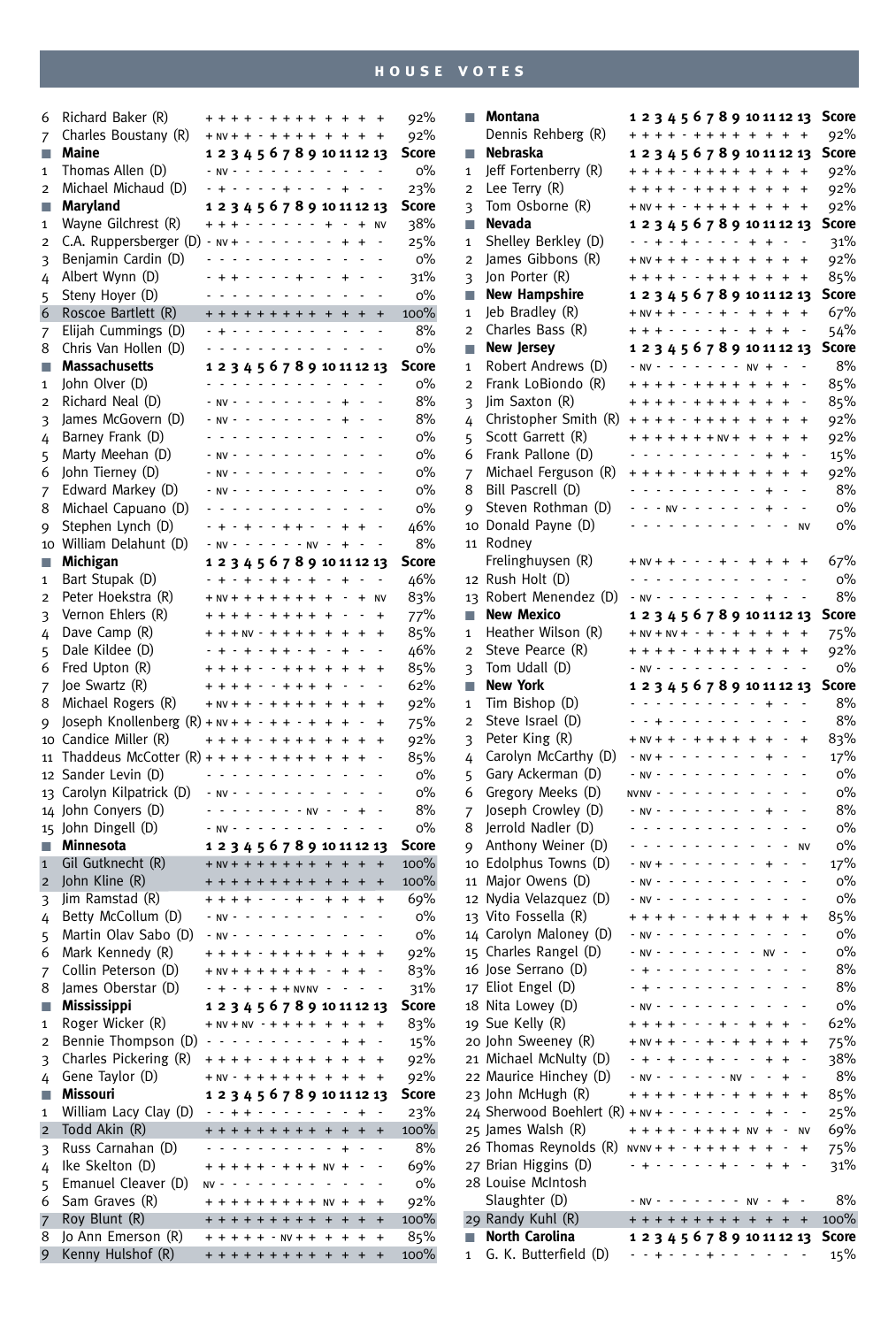| $\overline{2}$          | Bob Etheridge (D)     |           | - + - + - - - + -     |         |                |                          |                          |                |                       |                          | $\overline{\phantom{a}}$      | $\ddot{}$      | $\overline{\phantom{a}}$ | $\overline{\phantom{a}}$ | 31%          |
|-------------------------|-----------------------|-----------|-----------------------|---------|----------------|--------------------------|--------------------------|----------------|-----------------------|--------------------------|-------------------------------|----------------|--------------------------|--------------------------|--------------|
| $\overline{\mathbf{3}}$ | Walter Jones (R)      |           | + + + + + + + + +     |         |                |                          |                          |                |                       |                          | $\ddot{}$                     | $\ddot{}$      | $\ddot{}$                | $\ddot{}$                | 100%         |
| 4                       | David Price (D)       |           |                       |         |                |                          |                          |                | .                     |                          |                               |                | $\overline{a}$           | $\overline{a}$           | $O\%$        |
| 5                       | Virginia Foxx (R)     |           | + + + + + + + + +     |         |                |                          |                          |                |                       |                          | $\ddot{}$                     | $\ddot{}$      | $\ddot{}$                | $\ddot{}$                | 100%         |
| 6                       | Howard Coble (R)      |           | $+ NV + + - + + +$    |         |                |                          |                          |                |                       |                          | $\ddot{+}$                    | $\ddot{}$      | $\ddot{}$                | $\ddot{}$                | 83%          |
| 7                       | Mike McIntyre (D)     |           | + + + + - + + + +     |         |                |                          |                          |                |                       |                          | $\ddot{}$                     | $\ddot{}$      | $\ddot{}$                | $\overline{a}$           | 85%          |
| 8                       | Robin Hayes (R)       |           | $+ + + + + + + +$     |         |                |                          |                          |                |                       |                          | $\ddot{}$                     | $\ddot{}$      |                          | $\ddot{}$                | 92%          |
| 9                       | Sue Myrick (R)        |           | + + + + + + + + +     |         |                |                          |                          |                |                       |                          | $\ddot{}$                     | $\ddot{}$      | $\ddot{}$                | $\ddot{}$                | 100%         |
| 10                      | Patrick McHenry (R)   |           | + + + + + + + + +     |         |                |                          |                          |                |                       |                          | $\ddot{+}$                    | $\ddot{}$      | $\ddot{}$                | $\ddot{}$                | 100%         |
| 11                      | Charles Taylor (R)    |           | + + + + - + + + +     |         |                |                          |                          |                |                       |                          | $\ddot{+}$                    | $\ddot{+}$     | $\ddot{}$                | $\ddot{}$                | 92%          |
| 12                      | Melvin Watt (D)       |           |                       |         |                | الدائد الدائد الدائد     |                          |                |                       | $\sim$                   |                               |                |                          |                          | $0\%$        |
| 13                      | Brad Miller (D)       |           |                       |         |                | and a state              |                          |                | $\sim$ $\sim$         |                          | $\overline{a}$                |                |                          |                          | о%           |
| П                       | <b>North Dakota</b>   |           |                       |         |                |                          |                          |                |                       |                          | 1 2 3 4 5 6 7 8 9 10 11 12 13 |                |                          |                          | Score        |
|                         | Earl Pomeroy (D)      |           |                       |         |                | $+ - + + - - +$          |                          |                |                       | $\overline{\phantom{a}}$ |                               | $- NV +$       |                          |                          | 38%          |
| П                       | Ohio                  |           |                       |         |                |                          |                          |                |                       |                          | 1 2 3 4 5 6 7 8 9 10 11 12 13 |                |                          |                          | <b>Score</b> |
| $\mathbf{1}$            | Steve Chabot (R)      |           | + + + + + + + +       |         |                |                          |                          |                |                       |                          | $\ddot{}$                     | $\ddot{}$      | $\ddot{}$                | $\ddot{}$                | 100%         |
| $\overline{2}$          | Jean Schmidt (R)      | L         | $\mathbf{L}$          |         |                |                          |                          |                | 1111111               |                          | L                             | I.             | $\overline{1}$           | $\ddot{}$                | 100%         |
| $\overline{2}$          | Rob Portman (R)       |           | + + + +               |         |                |                          |                          |                |                       | т                        | Ī                             | т              | T                        | $\overline{1}$           | 100%         |
| 3                       | Michael Turner (R)    | $\ddot{}$ | $+ + + - + + + +$     |         |                |                          |                          |                |                       |                          | $\ddot{+}$                    | $\ddot{}$      | $\overline{a}$           | $\ddot{}$                | 85%          |
| 4                       | Michael Oxley (R)     |           | $+ NV + + - + + + +$  |         |                |                          |                          |                |                       |                          |                               | $+  NV$        |                          | $\ddot{}$                | 75%          |
| 5                       | Paul Gillmor (R)      |           | $NV + NV + - + + + +$ |         |                |                          |                          |                |                       |                          | <b>NV</b>                     | $\ddot{+}$     | $\ddot{}$                | $\ddot{}$                | 69%          |
| 6                       | Ted Strickland (D)    |           |                       |         |                | $- + NV -$               |                          |                | $\sim$ $\sim$ $\sim$  |                          | $\overline{a}$                | $\ddot{}$      |                          | $\overline{a}$           | 15%          |
| 7                       | David Hobson (R)      |           | $+ + + - + + + +$     |         |                |                          |                          |                |                       |                          | $\ddot{+}$                    | $\ddot{}$      |                          | $\ddot{}$                | 85%          |
| 8                       | John Boehner (R)      |           |                       |         |                |                          |                          |                | $+ + + + + + + +$     |                          | N <sub>V</sub>                | $\ddot{+}$     | $\ddot{}$                | $\ddot{}$                | 92%          |
| 9                       | Marcy Kaptur (D)      |           |                       |         |                | $\overline{a}$           | $\overline{+}$           |                | $- + +$               |                          | $\overline{a}$                | $\ddot{}$      | $\overline{a}$           | ä,                       | 31%          |
| 10                      | Dennis Kucinich (D)   |           | $- NV -$              |         |                |                          | $\overline{a}$           | $\sim$         | $\sim$                | $\overline{\phantom{a}}$ |                               | $\overline{a}$ |                          |                          | о%           |
| 11                      | Stephanie Tubbs       |           |                       |         |                |                          |                          |                |                       |                          |                               |                |                          |                          |              |
|                         | Jones (D)             |           |                       |         |                |                          |                          | $\overline{a}$ |                       |                          |                               |                |                          |                          | о%           |
|                         | 12 Patrick Tiberi (R) |           | $+ + + - + + + +$     |         |                |                          |                          |                |                       |                          | $\ddot{}$                     | $\ddot{}$      | $\ddot{}$                | $\ddot{}$                | 92%          |
| 13                      | Sherrod Brown (D)     |           | $- NV -$              |         |                | $\overline{\phantom{a}}$ |                          | $\sim$         |                       |                          |                               | $\ddot{+}$     |                          |                          | 8%           |
| 14                      | Steven LaTourette (R) |           | $+ NV + + NV - + + +$ |         |                |                          |                          |                |                       |                          | $\ddot{}$                     | $\ddot{}$      |                          | $\ddot{}$                | 75%          |
| 15                      | Deborah Pryce (R)     |           |                       |         | $\overline{+}$ | $\overline{\phantom{a}}$ | $\overline{a}$           | $\overline{a}$ | $\ddot{+}$            | $\ddot{+}$               | $\ddot{}$                     | $\ddot{+}$     | $\ddot{}$                | $\ddot{}$                | 77%          |
| 16                      | Ralph Regula (R)      |           |                       |         |                |                          |                          |                | $+ + + + \cdot + + +$ |                          | $\ddot{+}$                    | $\ddot{}$      | l,                       | $\ddot{}$                | 77%          |
| 17                      | Tim Ryan $(D)$        |           | $- NV + + -$          |         |                |                          |                          |                | $- + - +$             |                          |                               |                |                          |                          | 33%          |
| 18                      | Bob Ney (R)           |           |                       |         |                |                          |                          |                | $+ + + - + + + +$     |                          |                               | $+  NV$        | $\overline{+}$           | $\ddot{}$                | 85%          |
| П                       | <b>Oklahoma</b>       |           |                       |         |                |                          |                          |                |                       |                          | 123456789101112               |                |                          | 13                       | Score        |
| $\mathbf{1}$            | John Sullivan (R)     |           | $+ + + + + + + + +$   |         |                |                          |                          |                |                       |                          | $\ddot{}$                     | $\ddot{}$      | $\ddot{}$                | $\ddot{}$                | 92%          |
| $\overline{2}$          | Dan Boren (D)         |           |                       | $+ + +$ |                |                          | $\overline{\phantom{a}}$ |                | $+ + +$               |                          | $\overline{a}$                | $\ddot{}$      | $\ddot{+}$               | $\ddot{}$                | 69%          |
| 3                       | Frank Lucas (R)       |           |                       |         |                |                          |                          |                | $+ + NV + + + +$      |                          | $\ddot{}$                     | $\ddot{}$      | $\ddot{}$                | $\ddot{}$                | 92%          |
| 4                       | Tom Cole (R)          |           |                       |         |                |                          |                          |                | $+ + + - + + + +$     |                          | $\ddot{}$                     | $\ddot{}$      | $\ddot{}$                | $\ddot{}$                | 92%          |
| 5                       | Ernest Istook (R)     |           |                       |         |                |                          |                          |                |                       |                          | + + + + + + + + + +           |                | $\ddot{}$                | $\ddot{}$                | 100%         |
| П                       | <b>Oregon</b>         |           |                       |         |                |                          |                          |                |                       |                          | 1 2 3 4 5 6 7 8 9 10 11 12 13 |                |                          |                          | Score        |
| $\mathbf{1}$            | David Wu (D)          |           |                       |         |                |                          |                          |                |                       |                          | $\sim$ $\sim$                 |                | $\overline{a}$           |                          | $O\%$        |

| $\overline{2}$ | Greg Walden (R)        | $+ NV + + -$          |                |                                           |                          |                          |                          |                          |                          | $- - + + + +$                 | $\ddot{}$                | $\ddot{}$      |                | 67%          |
|----------------|------------------------|-----------------------|----------------|-------------------------------------------|--------------------------|--------------------------|--------------------------|--------------------------|--------------------------|-------------------------------|--------------------------|----------------|----------------|--------------|
| 3              | Earl Blumenauer (D)    | $NV - NV - -$         |                |                                           |                          |                          | $\overline{\phantom{a}}$ | $\overline{\phantom{a}}$ |                          | <b>NV</b>                     |                          |                |                | $0\%$        |
| 4              | Peter DeFazio (D)      | $NVI -$               |                | $\sim$ $\sim$                             |                          | $\sim$ $\sim$ $\sim$     |                          |                          | L                        | L                             | $\overline{a}$           | $\ddot{}$      |                | 8%           |
| 5              | Darlene Hooley (D)     | $- NV + - - - - -$    |                |                                           |                          |                          |                          |                          | $\sim$                   | $N$ V -                       |                          | $\ddot{}$      |                | 17%          |
| П              | Pennsylvania           |                       |                |                                           |                          |                          |                          |                          |                          | 1 2 3 4 5 6 7 8 9 10 11 12 13 |                          |                |                | <b>Score</b> |
| 1              | Robert Brady (D)       | $+ - - -$             |                |                                           |                          | $\sim$ $-$               |                          | $\sim$                   | $\sim$                   | L                             |                          |                |                | 8%           |
| $\overline{2}$ | Chaka Fattah (D)       | $\ddot{+}$ .          |                | and a series                              |                          |                          |                          |                          | $\overline{\phantom{a}}$ | L                             |                          |                | $\overline{a}$ | 8%           |
| 3              | Philip English (R)     | $+ + + +$             |                |                                           |                          |                          |                          | $+ + + +$                |                          | $\ddot{}$                     | $\ddot{}$                |                | $\ddot{}$      | 85%          |
| 4              | Melissa Hart (R)       |                       |                |                                           |                          |                          |                          | $+ + + - + + + +$        |                          | $\ddot{}$                     | $\ddot{}$                | $\ddot{}$      | $\ddot{}$      | 92%          |
| 5              | John Peterson (R)      |                       |                |                                           |                          |                          |                          | $+ + + - + + + +$        |                          | $\ddot{}$                     | $\ddot{+}$               | <b>NV</b>      | $\ddot{}$      | 85%          |
| 6              | Jim Gerlach (R)        | $+ NV + + - - + +$    |                |                                           |                          |                          |                          |                          | $\overline{\phantom{a}}$ | $\ddot{+}$                    | $\ddot{}$                | $\ddot{}$      |                | 67%          |
| 7              | Curt Weldon (R)        | $+ + + NV + + NV +$   |                |                                           |                          |                          |                          |                          |                          | $\ddot{}$                     | $\ddot{}$                | $\ddot{}$      | Ĭ.             | 77%          |
| 8              | Mike Fitzpatrick (R)   | $+ + + - + + + +$     |                |                                           |                          |                          |                          |                          |                          | $\ddot{}$                     | $\ddot{}$                | $\ddot{}$      | $\overline{a}$ | 85%          |
| 9              | Bill Shuster (R)       | $+ NV + + + + + + +$  |                |                                           |                          |                          |                          |                          |                          | $\ddot{+}$                    | $\ddot{+}$               | $\ddot{+}$     | $\ddot{}$      | 100%         |
| 10             | Don Sherwood (R)       |                       |                | $+ + +$                                   | $\overline{\phantom{a}}$ |                          | $+ + +$                  |                          | $\ddot{+}$               | $\ddot{+}$                    | $\ddot{}$                | $\overline{a}$ | $\ddot{}$      | 85%          |
| 11             | Paul Kanjorski (D)     | $+$ $-$               |                | $+$ -                                     |                          | $\sim$                   | $+$ -                    |                          | $\ddot{+}$               | $\overline{a}$                | $\ddot{}$                | Ĭ.             |                | 38%          |
| 12             | John Murtha (D)        |                       |                | $\pm$ $\pm$                               |                          |                          | $\pm$ $\pm$              |                          | $\ddot{+}$               |                               | $\ddot{}$                |                |                | 31%          |
| 13             | Allyson Schwartz (D)   |                       |                |                                           | $\overline{a}$           | $\overline{a}$           | $\overline{a}$           |                          | $\overline{a}$           | $\overline{a}$                | $\overline{a}$           | $\overline{a}$ |                | O%           |
| 14             | Mike Doyle (D)         |                       |                | $\ddot{+}$                                |                          | $- + -$                  |                          |                          | $\overline{+}$           |                               | $\ddot{}$                |                |                | 31%          |
| 15             | Charles Dent (R)       |                       |                | $+ +$                                     | $\overline{\phantom{a}}$ | $\overline{\phantom{a}}$ | $\sim$                   |                          | $\overline{a}$           | $\ddot{}$                     | $\ddot{}$                | $\ddot{}$      |                | 46%          |
| 16             | Joseph Pitts (R)       | + + + + + + + + +     |                |                                           |                          |                          |                          |                          |                          | $\ddot{+}$                    | $\ddot{+}$               | $\ddot{+}$     | $\ddot{}$      | 100%         |
| 17             | Tim Holden (D)         |                       |                |                                           |                          |                          |                          | $+ + + + + +$            | $\ddot{}$                | L                             | $\ddot{}$                | $\overline{a}$ | $\overline{a}$ | 46%          |
| 18             | Timothy Murphy (R)     | + + + - - + + + +     |                |                                           |                          |                          |                          |                          |                          | $\ddot{}$                     | $\ddot{}$                | $\ddot{}$      | $\ddot{}$      | 85%          |
| 19             | Todd Platts (R)        |                       |                |                                           |                          |                          |                          | $+ + + - - + + +$        |                          | $\ddot{}$                     | $\ddot{}$                | $\ddot{}$      |                | 77%          |
| П              | <b>Rhode Island</b>    |                       |                |                                           |                          |                          |                          |                          |                          | 1 2 3 4 5 6 7 8 9 10 11 12 13 |                          |                |                | Score        |
| $\mathbf{1}$   | Patrick Kennedy (D)    |                       | $\overline{a}$ |                                           |                          |                          |                          | المتحالف المتحدث         |                          | NV                            | $\overline{\phantom{a}}$ | l,             |                | $0\%$        |
| $\overline{2}$ | James Langevin (D)     | $+$ $-$               |                | $+$ -                                     |                          |                          |                          | $- + + -$                |                          | ÷.                            | $\ddot{}$                |                |                | 38%          |
| П              | South Carolina         |                       |                |                                           |                          |                          |                          |                          |                          | 1 2 3 4 5 6 7 8 9 10 11 12    |                          |                | 13             | Score        |
| $\mathbf{1}$   | Henry Brown (R)        | $+ NV + + - + NV + +$ |                |                                           |                          |                          |                          |                          |                          | $+$                           | $\ddot{}$                | $\ddot{}$      | $\ddot{}$      | 83%          |
| $\overline{2}$ | Joe Wilson (R)         | + + + + + + + +       |                |                                           |                          |                          |                          |                          |                          | $\ddot{+}$                    | $\ddot{}$                | $\ddot{+}$     | $\ddot{}$      | 100%         |
| 3              | J. Gresham Barrett (R) | + + + + + + + +       |                |                                           |                          |                          |                          |                          |                          | $+$                           | $\ddot{}$                | $\ddot{}$      | $\ddot{}$      | 100%         |
| 4              | Bob Inglis (R)         |                       |                |                                           |                          |                          |                          | $+ - + + + +$            |                          | $\ddot{}$                     | $\ddot{}$                |                | $\ddot{}$      | 85%          |
| 5              | John Spratt (D)        |                       |                |                                           | $+ - - -$                |                          |                          |                          | $\sim$                   | $\overline{a}$                | $\ddot{}$                |                | $\overline{a}$ | 15%          |
| 6              | James Clyburn (D)      |                       |                | $\omega$ , $\omega$ , $\omega$ , $\omega$ |                          |                          |                          |                          | $\overline{a}$           | $\overline{a}$                | $\ddot{}$                | $\ddot{}$      | NV             | 15%          |
| П              | South Dakota           |                       |                |                                           |                          |                          |                          |                          |                          | 1 2 3 4 5 6 7 8 9 10 11 12 13 |                          |                |                | <b>Score</b> |
|                | Stephanie Herseth (D)  | + + - - - - - + -     |                |                                           |                          |                          |                          |                          |                          |                               | $- NV +$                 |                |                | 31%          |
| П              | <b>Tennessee</b>       |                       |                |                                           |                          |                          |                          |                          |                          | 123456789101112               |                          |                | 13             | <b>Score</b> |
| $\mathbf{1}$   | William Jenkins (R)    | + + + + + + + +       |                |                                           |                          |                          |                          |                          |                          | $\ddot{+}$                    | $\ddot{}$                | $\ddot{}$      | $+$            | 100%         |
| $\overline{2}$ | John Duncan (R)        |                       |                |                                           |                          |                          |                          | $+ - + + + +$            |                          | $\ddot{}$                     | $\ddot{}$                | $\ddot{}$      | $\ddot{}$      | 92%          |
| 3              | Zach Wamp (R)          |                       |                |                                           |                          |                          |                          | $+ + + - + + + +$        |                          | $\ddot{}$                     | $\ddot{}$                | $\ddot{}$      | $\ddot{}$      | 92%          |
| 4              | Lincoln Davis (D)      |                       |                |                                           |                          |                          |                          | $+ + + - + + + +$        |                          | Ĭ.                            | $\ddot{}$                | $\ddot{}$      | $\ddot{}$      | 85%          |
| 5              | Jim Cooper (D)         |                       |                | $+$ -                                     |                          | $\overline{a}$           | $\overline{\phantom{a}}$ |                          | $\overline{a}$           | $\overline{a}$                |                          | <b>NV</b>      |                | 8%           |
| 6              | Bart Gordon (D)        | $+ NV + + -$          |                |                                           |                          |                          |                          | $\ddot{}$                |                          |                               | $\ddot{}$                | $\ddot{}$      |                | 50%          |

# **scorecard legend**

- **+** Voted With FRC Position
- **-** Voted Against FRC Position
- **+** Voted With FRC Position on All Votes
- **nv** Did Not Vote *(Since #2 was an emergency vote with many Representatives out of town, NV on #2 was not factored into the score totals. Elsewhere, an NV is factored as a vote against.)*
- **p** Voted Present
- **i** Not in Office
- **s** Speaker Did Not Vote

# **house membership changes during this session**

|                      | Christopher Cox (R-CA) Resigned August 2, 2005<br>following his confirmation to<br>be chair of the Securities and<br>Exchange Commission |
|----------------------|------------------------------------------------------------------------------------------------------------------------------------------|
| Robert Matsui (D-CA) | Died January 1, 2005                                                                                                                     |
| Doris Matsui (D-CA)  | Elected March 8, 2005                                                                                                                    |
| Rob Portman (R-OH)   | Resigned April 29, 2005<br>following his confirmation as<br>U.S. Trade Representative                                                    |